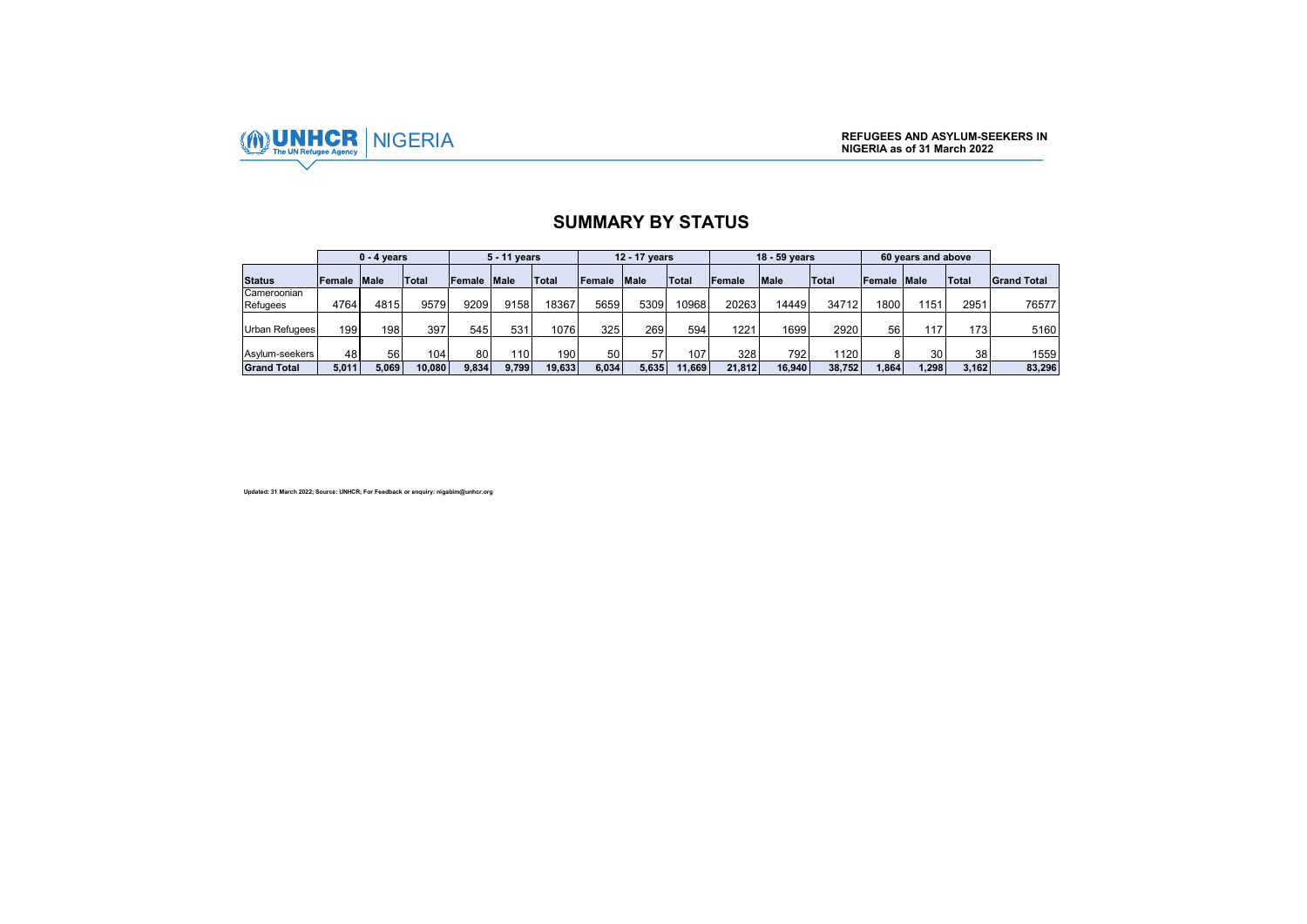

### The UN Refugee Agency **NIGERIA** REFUGEES AND ASYLUM-SEEKERS IN NIGERIA as of 31 March 2022 **of 31 March 2022**

#### **AGE AND GENDER BREAKDOWN OF REFUGEES AND ASYLUM-SEEKERS IN NIGERIA BY COUNTRY OF ORIGIN**

|                             |                |                 | $0 - 4$ years  |                |                    | 5 - 11 years   |                    |                | 12 - 17 years  |                |                | 18 - 59 years   |                         |                    | 60 years and above |                         |                          |
|-----------------------------|----------------|-----------------|----------------|----------------|--------------------|----------------|--------------------|----------------|----------------|----------------|----------------|-----------------|-------------------------|--------------------|--------------------|-------------------------|--------------------------|
| <b>Country of</b><br>Origin | <b>Status</b>  | Female          | <b>IMale</b>   | <b>Total</b>   | <b>Female Male</b> |                | <b>Total</b>       | Female         | <b>Male</b>    | <b>Total</b>   | Female         | <b>Male</b>     | <b>Total</b>            | <b>Female Male</b> |                    | <b>Total</b>            | Grand<br><b>Total</b>    |
|                             | Refugees       |                 |                |                |                    |                |                    |                |                |                |                | 5               | 5                       |                    |                    |                         | 5                        |
| Afghanistan                 | Total          |                 |                |                |                    |                |                    |                |                |                |                | 5               | 5                       |                    |                    |                         | 5                        |
|                             | Refugees       |                 |                |                |                    |                |                    |                |                |                |                |                 |                         |                    |                    | $\mathbf 1$             |                          |
| Algeria                     | Total          |                 |                |                |                    |                |                    |                |                |                |                |                 |                         |                    |                    |                         |                          |
|                             | Asylum-seekers |                 |                | 1              |                    |                |                    |                |                |                |                |                 |                         |                    |                    |                         |                          |
| Argentina                   | Total          |                 |                | 1              |                    |                |                    |                |                |                |                |                 |                         |                    |                    |                         |                          |
|                             | Asylum-seekers |                 |                |                |                    |                |                    |                |                |                |                | $\overline{2}$  | $\overline{2}$          |                    |                    |                         | $\overline{2}$           |
| Benin                       | Refugees       |                 |                |                |                    |                | $\overline{2}$     |                |                |                | $\overline{2}$ |                 | $\overline{2}$          |                    |                    |                         |                          |
|                             | Total          |                 |                |                |                    |                | $\overline{2}$     |                |                |                | $\overline{2}$ | $\overline{2}$  | 4                       |                    |                    |                         | 6                        |
|                             | Asylum-seekers | 6               | 11             | 17             | 19                 | 18             | 37                 | $\overline{7}$ | 8 <sup>1</sup> | 15             | 65             | 127             | 192                     | $\overline{2}$     | $6 \mid$           | 8                       | 269                      |
| Cameroon                    | Refugees       | 4,781           | 4,833          | 9,614          |                    |                | 9,252 9,198 18,450 | 5,686          |                | 5,333 11,019   |                | 20,483 14,827   | 35,310                  |                    |                    |                         | 1,812 1,173 2,985 77,378 |
|                             | Total          | 4,787           | 4,844          | 9,631          |                    |                | 9,271 9,216 18,487 | 5,693          |                | 5,341 11,034   | 20,548         | 14,954          | 35,502                  |                    |                    | 1,814 1,179 2,993       | 77,647                   |
| Central                     | Asylum-seekers | 14              | 19             | 33             | 20                 | 39             | 59                 | 17             | 22             | 39             | 91             | 72              | 163                     | $\overline{3}$     |                    | 4                       | 298                      |
| African                     | Refugees       | 27              | 37             | 64             | 88                 | 77             | 165                | 71             | 68             | 139            | 267            | 179             | 446                     | 20                 | 5 <sub>l</sub>     | 25                      | 839                      |
| Republic                    | Total          | 41              | 56             | 97             | 108                | 116            | 224                | 88             | 90             | 178            | 358            | 251             | 609                     | 23                 | $6 \mid$           | 29                      | 1,137                    |
|                             | Asylum-seekers |                 |                |                |                    |                |                    |                |                |                |                | $6\phantom{1}$  | 6                       |                    | 2                  | 2 <sub>1</sub>          | 9                        |
| Chad                        | Refugees       |                 |                | $\mathbf 1$    | $6\phantom{1}6$    | 10             | 16                 | 6              | $\overline{2}$ | 8              | 25             | 34              | 59                      |                    |                    | $\overline{\mathbf{4}}$ | $\overline{88}$          |
|                             | Total          |                 | 1              | $\mathbf{1}$   | $6\phantom{1}6$    | 11             | 17                 | 6              | $\overline{2}$ | 8              | 25             | 40              | 65                      |                    | 6                  | 6                       | 97                       |
| Congo,                      | Asylum-seekers |                 |                |                |                    |                |                    |                |                | $\mathbf{1}$   |                | $\overline{2}$  | $\overline{2}$          |                    |                    |                         | 3                        |
| Republic of                 | Refugees       |                 |                |                |                    |                |                    |                |                | $\mathbf{1}$   |                | $\mathbf{1}$    | $\overline{2}$          |                    |                    |                         | 4                        |
| the                         | Total          |                 |                |                |                    |                |                    |                | $\overline{2}$ | $\overline{2}$ |                | 3               | $\overline{\mathbf{4}}$ |                    |                    |                         | $\overline{7}$           |
|                             | Asylum-seekers |                 | $\mathbf 1$    | $\mathbf{1}$   |                    | $\overline{2}$ | $\overline{2}$     |                |                |                |                | $\overline{2}$  | 3                       |                    |                    | $\mathbf{1}$            | $\overline{7}$           |
| Côte                        | Refugees       | 6               | $\overline{2}$ | 8              | 8                  | 10             | 18                 | 5              | 6 <sup>1</sup> | 11             | 29             | 69              | 98                      |                    |                    | $\overline{2}$          | 137                      |
|                             | Total          | $6\phantom{1}6$ | 3              | $\overline{9}$ | 8                  | 12             | 20                 | 5              | 6 <sup>1</sup> | 11             | 30             | $\overline{71}$ | 101                     |                    | 3                  | 3                       | 144                      |
| Democratic                  | Asylum-seekers | 3               | $\overline{2}$ | 5              | 11                 | 10             | 21                 | $\overline{7}$ | 4              | 11             | 31             | 46              | 77                      | $\mathbf{1}$       |                    | 3                       | 117                      |
| Republic of                 | Refugees       |                 | 20             | 27             | 44                 | 49             | 93                 | 39             | 40             | 79             | 186            | 247             | 433                     | $\mathbf{1}$       | 25                 | 26                      | 658                      |
| the Congo                   | Total          | 10              | 22             | 32             | 55                 | 59             | 114                | 46             | 44             | 90             | 217            | 293             | 510                     | $\overline{2}$     | 27                 | 29                      | 775                      |
| Egypt                       | Asylum-seekers |                 |                |                |                    |                |                    |                |                |                |                | 14              | 14                      |                    |                    |                         | 14                       |
|                             | Total          |                 |                |                |                    |                |                    |                |                |                |                | 14              | 14                      |                    |                    |                         | 14                       |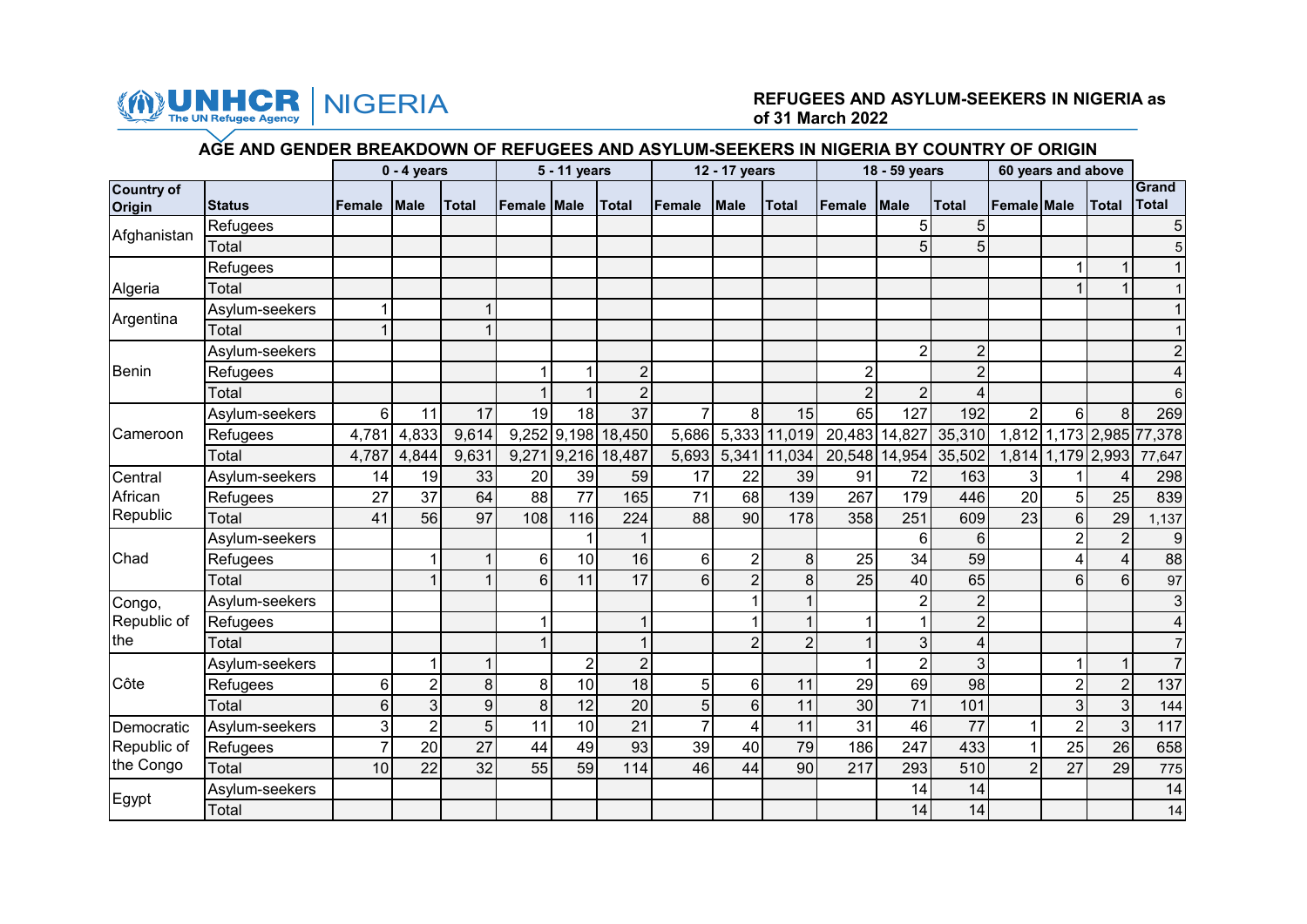|                             |                |                | $0 - 4$ years  |                |                | 5 - 11 years   |                |              | 12 - 17 years  |                |                  | 18 - 59 years           |                  | 60 years and above |                |                  |                         |
|-----------------------------|----------------|----------------|----------------|----------------|----------------|----------------|----------------|--------------|----------------|----------------|------------------|-------------------------|------------------|--------------------|----------------|------------------|-------------------------|
| <b>Country of</b><br>Origin | <b>Status</b>  | Female         | <b>IMale</b>   | <b>Total</b>   | Female Male    |                | <b>Total</b>   | Female       | Male           | <b>Total</b>   | Female           | <b>Male</b>             | <b>Total</b>     | <b>Female Male</b> |                | <b>Total</b>     | Grand<br>Total          |
|                             | Asylum-seekers |                |                |                |                |                |                |              |                |                |                  | $\mathbf{1}$            | $\mathbf{1}$     |                    |                |                  | $\mathbf{1}$            |
| Equatorial                  | Refugees       |                |                |                |                |                |                |              |                |                | 1                |                         | $\mathbf{1}$     | $\mathbf{1}$       |                | 1                | $\overline{c}$          |
| Guinea                      | Total          |                |                |                |                |                |                |              |                |                | $\overline{1}$   | $\mathbf{1}$            | $\overline{2}$   | $\mathbf{1}$       |                | $\overline{1}$   | $\mathbf{3}$            |
|                             | Asylum-seekers | 1              | $\overline{2}$ | $\mathbf{3}$   |                | $\mathbf{1}$   | $\mathbf 1$    |              |                |                | $\overline{2}$   | $\overline{\mathbf{4}}$ | $6\phantom{a}$   |                    |                |                  | 10                      |
| Eritrea                     | Refugees       | $\overline{2}$ | 3              | $\overline{5}$ | $\mathbf{3}$   | $\overline{7}$ | 10             | $\mathbf 1$  |                | $\mathbf{1}$   | $\overline{7}$   | $\overline{17}$         | 24               |                    |                |                  | 40                      |
|                             | Total          | 3              | 5              | $\infty$       | $\overline{3}$ | 8              | 11             | $\mathbf{1}$ |                | $\mathbf{1}$   | $\boldsymbol{9}$ | $\overline{21}$         | 30               |                    |                |                  | 50                      |
|                             | Asylum-seekers |                |                |                |                |                |                |              |                |                | 1                |                         | $\mathbf{1}$     |                    |                |                  | $\mathbf{1}$            |
| Ethiopia                    | Refugees       | 4              |                | $\mathbf{1}$   | $\overline{1}$ |                |                |              |                |                | $\sqrt{2}$       | $\mathbf{3}$            | $\overline{5}$   | $\mathbf{1}$       |                | $\boldsymbol{2}$ | $\boldsymbol{9}$        |
|                             | Total          |                |                | $\mathbf{1}$   | 1              |                |                |              |                |                | 3                | دی                      | $\overline{6}$   | $\mathbf{1}$       |                | $\overline{2}$   | 10                      |
|                             | Refugees       |                |                |                |                |                |                |              |                |                |                  |                         |                  | $\mathbf{1}$       |                | $\mathbf{1}$     | $\mathbf{1}$            |
| Georgia                     | Total          |                |                |                |                |                |                |              |                |                |                  |                         |                  | $\mathbf{1}$       |                | $\mathbf{1}$     | $\mathbf{1}$            |
|                             | Asylum-seekers |                |                |                | $\mathbf 1$    |                |                |              | 1              | $\mathbf{1}$   | $\overline{2}$   |                         | $\overline{2}$   |                    |                |                  | $\overline{\mathbf{4}}$ |
| Ghana                       | Refugees       |                |                |                |                |                |                |              |                |                | $\overline{2}$   |                         | $\overline{2}$   |                    |                | 1                | 3                       |
|                             | Total          |                |                |                | $\overline{1}$ |                |                |              |                | $\mathbf{1}$   | $\overline{4}$   |                         | $\overline{4}$   |                    |                | $\mathbf{1}$     | $\overline{7}$          |
|                             | Asylum-seekers |                |                |                |                |                |                |              |                | $\mathbf{1}$   | $\mathbf 1$      | $\mathbf{1}$            | $\overline{2}$   |                    |                |                  | 3                       |
| Guinea                      | Refugees       |                |                |                |                |                |                | 1            |                | $\overline{2}$ | $6\phantom{a}$   | $\bf 8$                 | $\overline{14}$  |                    | $\overline{2}$ | $\overline{2}$   | 18                      |
|                             | Total          |                |                |                |                |                |                |              | $\overline{2}$ | 3              | $\overline{7}$   | $\overline{9}$          | 16               |                    | $\overline{2}$ | $\overline{2}$   | 21                      |
| Guinea-                     | Refugees       |                |                |                |                |                |                |              |                |                | $\overline{2}$   | $\mathbf{3}$            | 5                |                    |                |                  | 5                       |
| Bissau                      | Total          |                |                |                |                |                |                |              |                |                | $\overline{2}$   | دی                      | $\overline{5}$   |                    |                |                  | 5                       |
|                             | Asylum-seekers |                |                |                |                |                |                |              |                |                | 1                |                         | $\mathbf{1}$     |                    |                |                  |                         |
| Indonesia                   | Total          |                |                |                |                |                |                |              |                |                | $\overline{1}$   |                         | $\mathbf{1}$     |                    |                |                  | 1                       |
| Iran, Islamic               | Refugees       |                |                |                |                |                |                |              |                |                | $\mathbf 1$      | $\mathbf{1}$            | $\overline{2}$   |                    | 1              | $\mathbf{1}$     | 3                       |
| Republic of                 | Total          |                |                |                |                |                |                |              |                |                |                  | $\mathbf{1}$            | $\overline{2}$   |                    |                | 1                | 3                       |
|                             | Refugees       |                |                |                |                |                |                |              |                |                |                  | $\overline{2}$          | $\overline{2}$   |                    |                |                  | $\overline{2}$          |
| Iraq                        | Total          |                |                |                |                |                |                |              |                |                |                  | $\overline{2}$          | $\overline{2}$   |                    |                |                  | $\overline{c}$          |
|                             | Refugees       |                |                |                |                |                |                |              |                |                | 1                |                         | $\mathbf{1}$     | $\mathbf{1}$       |                | $\mathbf{1}$     | $\overline{c}$          |
| Kyrgyzstan                  | Total          |                |                |                |                |                |                |              |                |                | $\mathbf{1}$     |                         | $\mathbf{1}$     | $\mathbf{1}$       |                | $\mathbf{1}$     | $\overline{2}$          |
|                             | Asylum-seekers |                |                |                | $\overline{2}$ |                | $\overline{2}$ | 1            |                | $\mathbf{1}$   | 10               | 20                      | 30 <sup>°</sup>  |                    | 3              | 3                | $\overline{36}$         |
| Lebanon                     | Refugees       |                | 1              | $\mathbf{1}$   | $\mathbf{1}$   | $\overline{c}$ | $\mathbf{3}$   |              |                |                | $\mathbf{3}$     | $\sigma$                | $\overline{9}$   |                    |                |                  | 13                      |
|                             | Total          |                | $\overline{1}$ | $\mathbf{1}$   | 3              | $\overline{2}$ | $\overline{5}$ | $\mathbf 1$  |                | 1              | 13               | 26                      | 39               |                    | 3              | 3                | 49                      |
|                             | Asylum-seekers |                |                |                |                |                |                |              |                |                |                  | $\mathbf{1}$            | $\mathbf{1}$     |                    |                |                  | $\mathbf{1}$            |
| Liberia                     | Refugees       | 1              |                | $\mathbf{1}$   |                |                |                | $\mathbf{1}$ |                | $\mathbf{1}$   | 4                | $\overline{\mathbf{4}}$ | $\bf 8$          |                    |                | $\mathbf{1}$     | 11                      |
|                             | Total          |                |                | $\mathbf{1}$   |                |                |                |              |                | $\mathbf{1}$   | 4                | 5                       | $\boldsymbol{9}$ |                    | $\overline{1}$ | $\mathbf{1}$     | 12                      |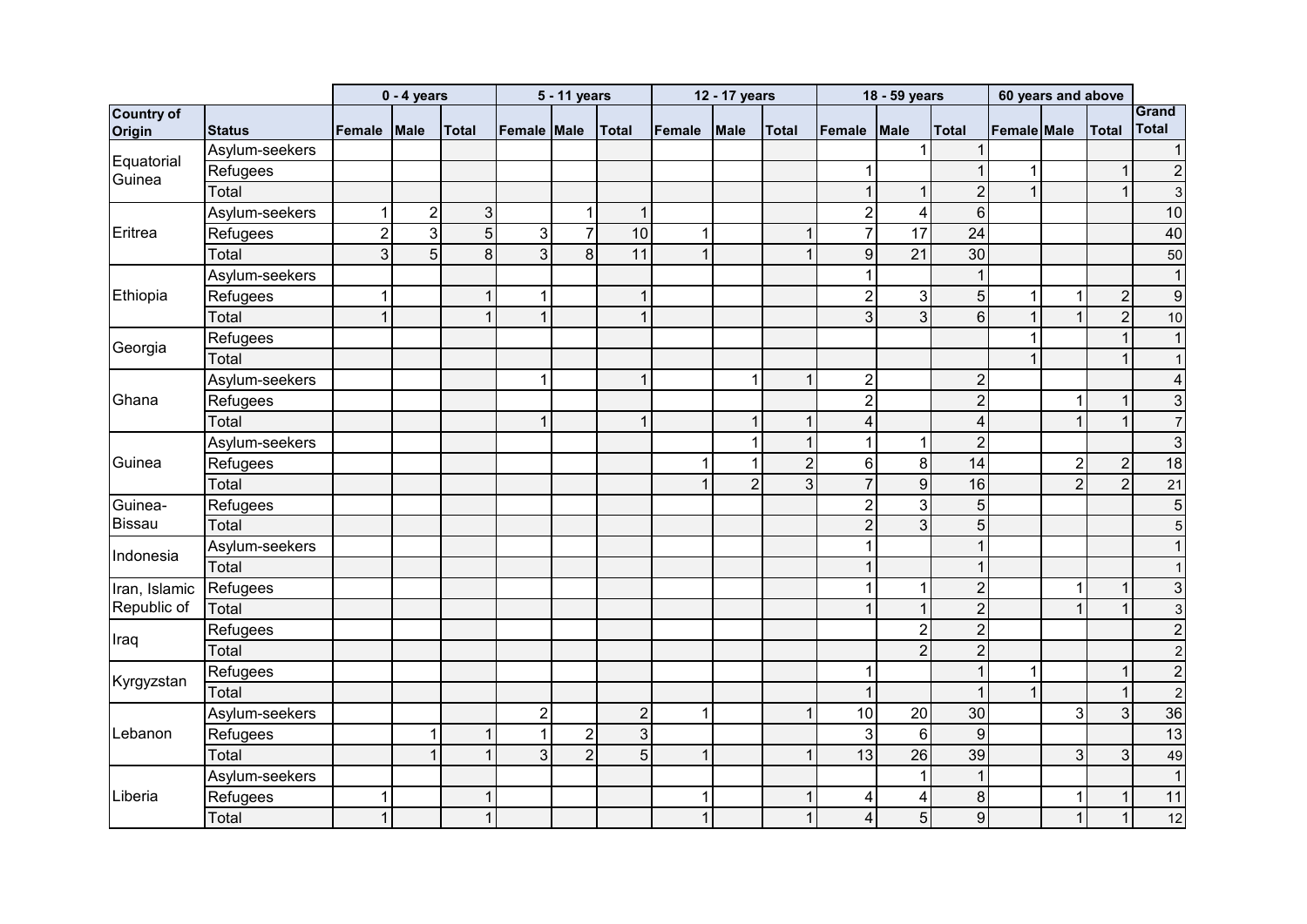|                             |                |                | $0 - 4$ years  |                 |                  | 5 - 11 years   |                |                | 12 - 17 years  |                         |                | 18 - 59 years   |                  |                    | 60 years and above |                  |                       |
|-----------------------------|----------------|----------------|----------------|-----------------|------------------|----------------|----------------|----------------|----------------|-------------------------|----------------|-----------------|------------------|--------------------|--------------------|------------------|-----------------------|
| <b>Country of</b><br>Origin | <b>Status</b>  | <b>Female</b>  | <b>Male</b>    | <b>Total</b>    | lFemale IMale    |                | <b>Total</b>   | Female         | <b>Male</b>    | <b>Total</b>            | Female         | <b>Male</b>     | <b>Total</b>     | <b>Female</b> Male |                    | <b>Total</b>     | Grand<br><b>Total</b> |
|                             | Asylum-seekers |                |                |                 |                  |                |                |                |                |                         |                | 4               | $\overline{4}$   |                    |                    |                  | 4                     |
| Libya                       | Refugees       |                |                |                 |                  | 1              | $\mathbf{1}$   |                |                |                         |                | 1               | $\mathbf 1$      |                    |                    |                  | $\overline{2}$        |
|                             | Total          |                |                |                 |                  | $\mathbf{1}$   | $\overline{1}$ |                |                |                         |                | 5 <sup>1</sup>  | $\overline{5}$   |                    |                    |                  | 6                     |
|                             | Asylum-seekers | $\overline{2}$ | $\mathbf{1}$   | $\mathbf{3}$    | $\overline{2}$   |                | $\overline{2}$ | 1              | 3              | $\overline{4}$          | $6\phantom{1}$ | 12              | 18               |                    | $\overline{2}$     | $\overline{2}$   | 29                    |
| Mali                        | Refugees       | 5 <sup>1</sup> | $\mathbf{1}$   | $\,6\,$         | 8 <sup>1</sup>   | 9              | 17             | 6 <sup>1</sup> | 6 <sup>1</sup> | $\overline{12}$         | 24             | 83              | 107              | $\mathbf{1}$       | $\overline{7}$     | $\boldsymbol{8}$ | 150                   |
|                             | Total          | $\overline{7}$ | $\overline{2}$ | $\overline{9}$  | 10               | 9              | 19             | $\overline{7}$ | $\overline{9}$ | 16                      | 30             | 95              | $\overline{125}$ | $\mathbf{1}$       | 9 <sup>1</sup>     | 10               | 179                   |
|                             | Refugees       |                |                |                 |                  |                |                |                |                |                         | 1              |                 | 1                |                    |                    |                  |                       |
| Morocco                     | Total          |                |                |                 |                  |                |                |                |                |                         | $\overline{1}$ |                 | $\mathbf{1}$     |                    |                    |                  |                       |
|                             | Refugees       | 105            | 90             | 195             | 284              | 258            | 542            | 141            | 103            | 244                     | 284            | 143             | 427              | 15                 | 16                 | 31               | 1,439                 |
| Niger                       | Total          | 105            | 90             | 195             | 284              | 258            | 542            | 141            | 103            | 244                     | 284            | 143             | 427              | 15                 | 16                 | 31               | 1,439                 |
|                             | Asylum-seekers |                |                |                 |                  |                |                |                |                |                         |                | $\overline{2}$  | $\overline{2}$   |                    |                    |                  | $\overline{2}$        |
| Pakistan                    | Total          |                |                |                 |                  |                |                |                |                |                         |                | $\overline{2}$  | $\overline{2}$   |                    |                    |                  | $\boldsymbol{2}$      |
|                             | Asylum-seekers |                | $\overline{2}$ | $\overline{2}$  |                  | 1              | $\overline{1}$ |                |                | 1                       | 3              | 6               | $9\,$            | $\mathbf{1}$       | $\mathbf{3}$       | $\overline{4}$   | 17                    |
| Palestine                   | Refugees       |                | $\mathbf{1}$   | $\mathbf{1}$    |                  |                |                |                |                |                         | 5              | 10              | 15               |                    | 5                  | 5                | $\overline{21}$       |
|                             | Total          |                | 3              | 3 <sup>1</sup>  |                  | $\mathbf 1$    |                |                |                | $\mathbf 1$             | 8              | 16              | 24               | 1                  | 8                  | 9                | 38                    |
| Rwanda                      | Refugees       |                |                |                 |                  |                |                |                |                |                         | 1              |                 | $\mathbf{1}$     |                    |                    |                  |                       |
|                             | Total          |                |                |                 |                  |                |                |                |                |                         | $\mathbf{1}$   |                 | $\mathbf{1}$     |                    |                    |                  | 1                     |
|                             | Asylum-seekers |                |                |                 |                  |                |                |                |                |                         | $\mathbf 1$    | $\mathbf 1$     | $\overline{2}$   |                    |                    |                  | $\overline{2}$        |
| Sierra                      | Refugees       |                |                |                 |                  |                |                |                |                | 1                       | 12             | $\bf{8}$        | 20               |                    |                    |                  | $\overline{23}$       |
|                             | Total          |                |                | $\mathbf{1}$    |                  |                |                |                |                | 1                       | 13             | $\overline{9}$  | 22               |                    |                    |                  | 25                    |
| South                       | Refugees       |                |                |                 |                  |                |                |                |                |                         |                | $\overline{2}$  | $\overline{2}$   |                    |                    |                  | $\boldsymbol{2}$      |
|                             | Total          |                |                |                 |                  |                |                |                |                |                         |                | $\overline{2}$  | $\overline{2}$   |                    |                    |                  | $\overline{c}$        |
| Sri                         | Refugees       |                |                |                 |                  |                |                |                |                |                         |                | $\overline{2}$  | $\overline{2}$   |                    |                    |                  | $\overline{c}$        |
|                             | Total          |                |                |                 |                  |                |                |                |                |                         |                | $\overline{2}$  | $\overline{2}$   |                    |                    |                  | $\overline{c}$        |
|                             | Asylum-seekers |                |                |                 |                  | $\mathbf 1$    | $\mathbf 1$    |                |                |                         | 3              | $\overline{3}$  | $6\phantom{a}$   |                    | $\mathbf 1$        | $\mathbf{1}$     | $\bf 8$               |
| Sudan                       | Refugees       |                |                |                 | $\boldsymbol{2}$ | 5              | $\overline{7}$ | 6 <sup>1</sup> | 3              | $\boldsymbol{9}$        | $\overline{7}$ | 26              | 33               |                    | $\overline{2}$     | $\overline{2}$   | 51                    |
|                             | Total          |                |                |                 | $\overline{2}$   | $6\phantom{a}$ | 8              | 6 <sup>1</sup> | 3              | $\overline{9}$          | 10             | $\overline{29}$ | 39               |                    | $\mathbf{3}$       | $\mathbf{3}$     | 59                    |
| Syrian Arab                 | Asylum-seekers | 13             | 10             | 23              | 8                | 15             | 23             | $\overline{7}$ | $\overline{4}$ | 11                      | 58             | 402             | 460              | 1                  | 8                  | 9                | 526                   |
| Republic                    | Refugees       | 15             | $\overline{9}$ | $\overline{24}$ | $\overline{19}$  | 21             | 40             | 4              | 5              | $\overline{9}$          | 50             | 368             | 418              | $\overline{2}$     | 15                 | 17               | 508                   |
|                             | Total          | 28             | 19             | $\overline{47}$ | $\overline{27}$  | 36             | 63             | 11             | 9 <sup>1</sup> | 20                      | 108            | 770             | 878              | ვ                  | 23                 | 26               | 1,034                 |
|                             | Asylum-seekers |                |                |                 | $\boldsymbol{2}$ |                | $\overline{2}$ |                |                |                         | 5              | 4               | 9                |                    |                    |                  | 11                    |
| Togo                        | Refugees       |                | $\mathbf{1}$   | $\mathbf{1}$    | <u>კ</u>         | $\sqrt{3}$     | 6              |                | 3              | $\overline{\mathbf{4}}$ | $6\phantom{a}$ | $\overline{7}$  | 13               |                    | $\mathbf{3}$       | $\mathfrak{S}$   | $\overline{27}$       |
|                             | Total          |                | $\mathbf{1}$   | $\mathbf{1}$    | 5 <sup>1</sup>   | $\mathfrak{S}$ | 8              |                | 3              | $\overline{\mathbf{4}}$ | 11             | 11              | 22               |                    | 3 <sup>1</sup>     | $\mathbf{3}$     | 38                    |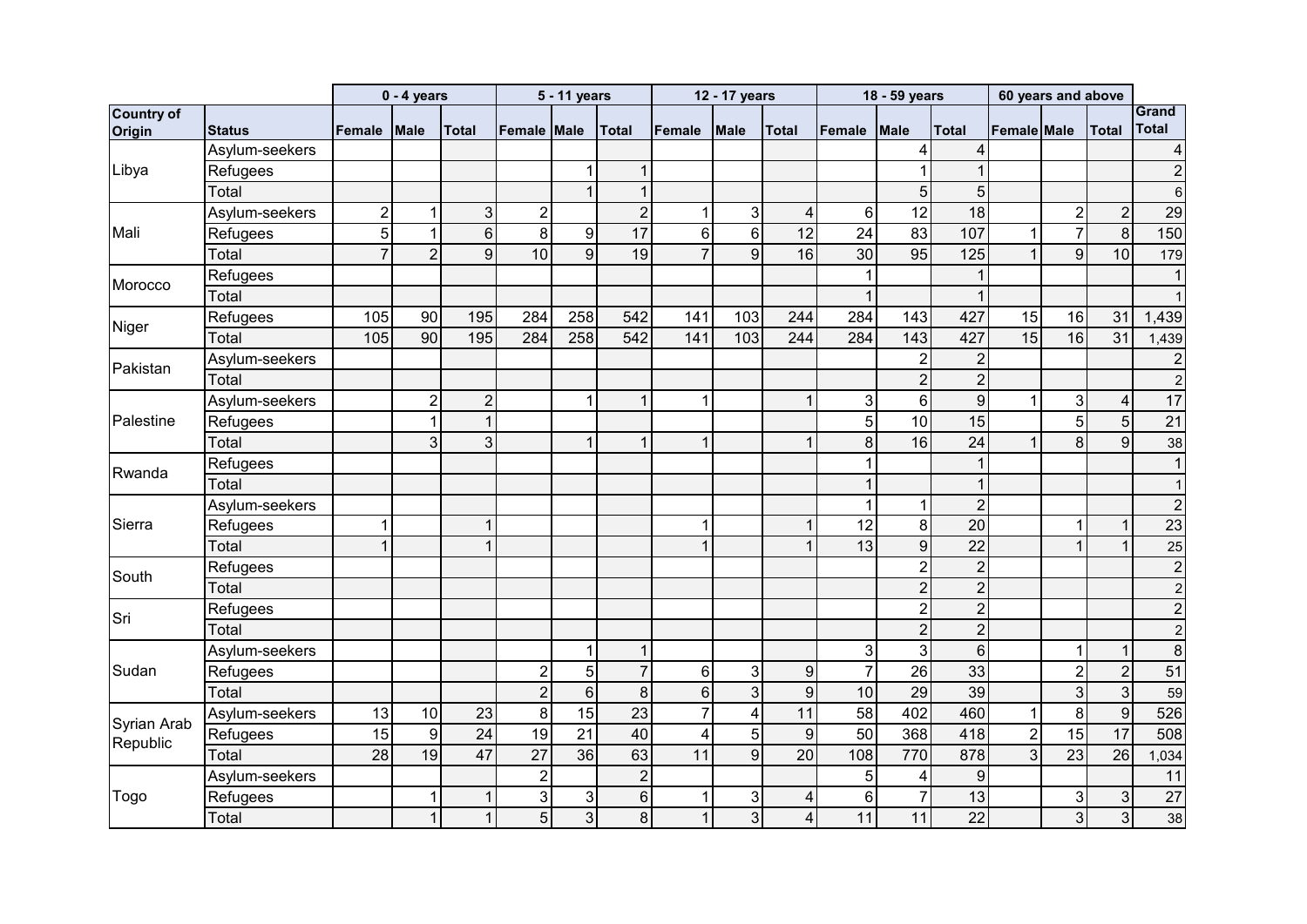|                                    |                             |           | $0 - 4$ years   |                 |                    | 5 - 11 years |            |                 | 12 - 17 years   |        |                  | 18 - 59 years |                  |                    | 60 years and above |                 |                       |
|------------------------------------|-----------------------------|-----------|-----------------|-----------------|--------------------|--------------|------------|-----------------|-----------------|--------|------------------|---------------|------------------|--------------------|--------------------|-----------------|-----------------------|
| <b>Country of</b><br><b>Origin</b> | <b>Status</b>               | lFemale i | <b>Male</b>     | <b>Total</b>    | <b>Female Male</b> |              | Total      | Female          | <b>Male</b>     | Total  | Female           | <b>Male</b>   | <b>Total</b>     | <b>Female Male</b> |                    | <b>Total</b>    | Grand<br><b>Total</b> |
| Tunisia                            | Asylum-seekers              |           |                 |                 |                    |              |            |                 |                 |        |                  |               |                  |                    |                    |                 |                       |
|                                    | Total                       |           |                 |                 |                    |              |            |                 |                 |        |                  |               |                  |                    |                    |                 |                       |
|                                    | Asylum-seekers              |           | 8               | 16 <sub>l</sub> | 15                 | 22           | 37         |                 | 13              | 22     | 47               | 56            | 103 <sub>l</sub> |                    |                    |                 | 179                   |
| Turkey                             | Refugees                    | 12        | 13 <sub>1</sub> | 25              | 32 <sub>1</sub>    | 38           | 70         | 15              |                 | 22     | 70               | 87            | 157              |                    |                    | 4               | 278                   |
|                                    | Total                       | 20        | 21              | 41              | 47                 | 60           | 107        | 24              | 20 <sub>l</sub> | 44     | 117 <sub>1</sub> | 1431          | 260              |                    |                    | 51              | 457                   |
| Turkmenistanl                      | Refugees                    |           |                 |                 |                    |              |            |                 |                 |        |                  | 2             | 3                |                    |                    |                 | 5                     |
|                                    | Total                       |           |                 |                 |                    |              |            |                 |                 |        |                  | 2             | 3                |                    |                    |                 | 5 <sup>1</sup>        |
|                                    | Asylum-seekers              |           |                 |                 |                    |              |            |                 |                 |        |                  | 3             | 4                |                    |                    |                 | 4                     |
| Yemen                              | Refugees                    |           |                 |                 |                    |              |            |                 |                 |        |                  | 3             | 3                |                    |                    |                 | 3 <sub>l</sub>        |
|                                    | Total                       |           |                 |                 |                    |              |            |                 |                 |        |                  | 6             |                  |                    |                    |                 |                       |
|                                    | <b>Total Refugees</b>       | 4,963     | 5,013           | 9,976           | 9,754              | 9,689        | 19,443     | 5,984           | 5,578           | 11,562 | 21,483           | 16,148        | 37,631           | 1,856              | 1,268              |                 | 3,124 81,736          |
|                                    | <b>Total Asylum-seekers</b> | 48        | 56              | 104             | <b>801</b>         | 110          | <b>190</b> | 50 <sub>1</sub> | 57              | 107    | 329              | 792           | 1,121            | 81                 | 30 <sup>1</sup>    | 38 <sup>1</sup> | 1,560                 |
|                                    | <b>Grand Total</b>          | 5,011     | 5,069           | 10,080          | 9,834              | 9,799        | 19,633     | 6,034           | 5,635           | 11,669 | 21,812           | 16,940        | 38,752           | 1,864              | 1,298              |                 | 3,162 83,296          |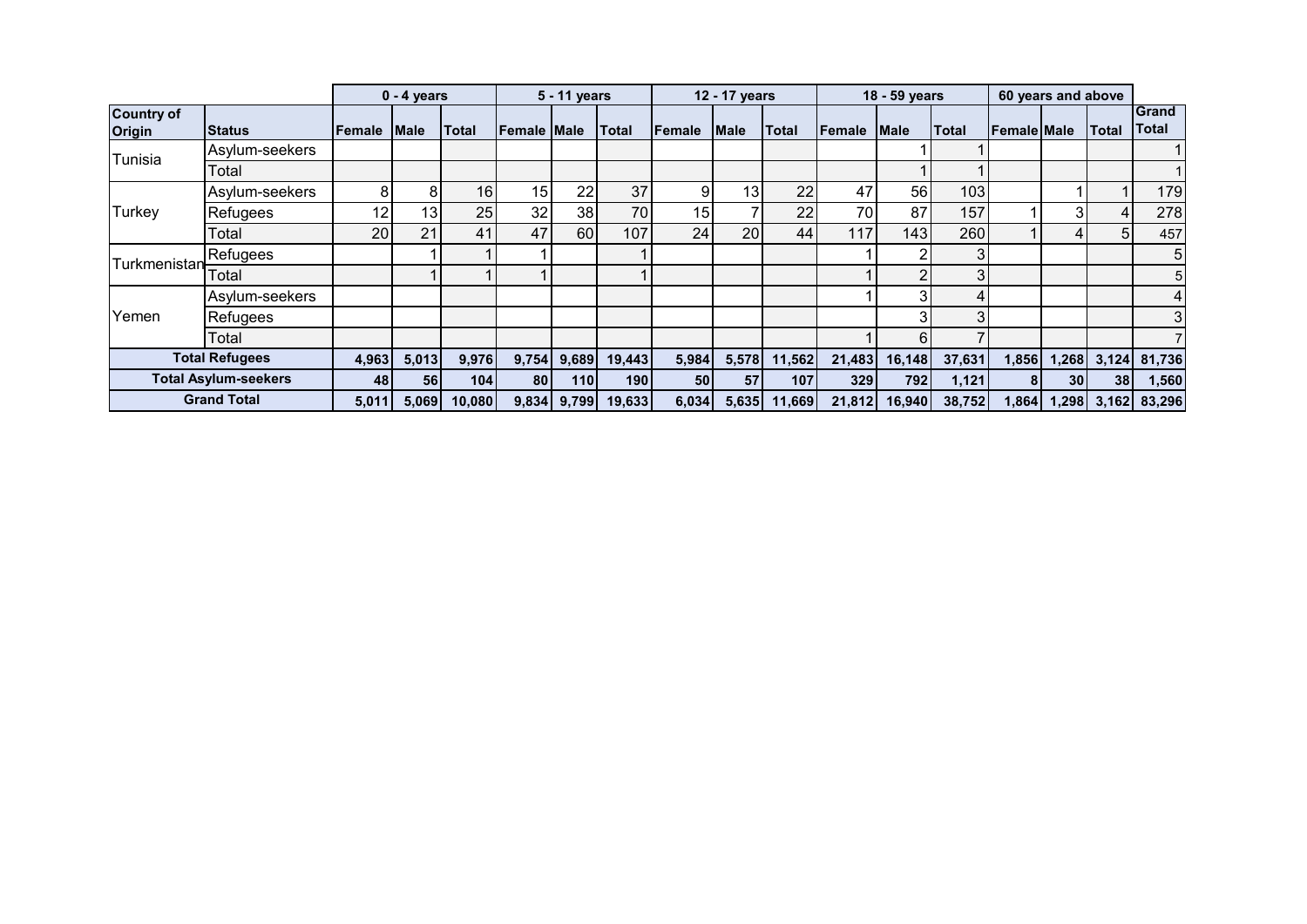

#### **AGE AND GENDER BREAKDOWN OF URBAN REFUGEES AND ASYLUM-SEEKERS IN NIGERIA PER STATE**

|                        |                |             | $0 - 4$ years |                |                | 5 - 11 years   |                |        | 12 - 17 years  |                |                | 18 - 59 years  |                | 60 years and above |                |                |                    |
|------------------------|----------------|-------------|---------------|----------------|----------------|----------------|----------------|--------|----------------|----------------|----------------|----------------|----------------|--------------------|----------------|----------------|--------------------|
| State                  | Legal Status   | Female Male |               | Total          | Female Male    |                | Total          | Female | Male           | Total          | Female Male    |                | Total          | Female Male        |                | Total          | <b>Grand Total</b> |
| Abia                   | Refugees       |             |               |                | 2              |                | $\mathfrak{p}$ |        |                |                | $\overline{c}$ | 2              |                |                    |                |                |                    |
|                        | Total          |             |               |                | $\overline{2}$ |                | $\overline{2}$ |        | 1              |                | $\overline{2}$ | $\overline{2}$ |                |                    |                |                |                    |
|                        | Asylum-seekers |             |               |                |                |                |                |        |                |                |                |                | $\mathfrak{p}$ |                    |                |                |                    |
| Adamawa                | Refugees       |             |               |                |                |                |                |        |                |                |                |                |                |                    |                |                |                    |
|                        | Total          |             |               |                |                |                |                |        |                |                |                | $\overline{2}$ | 3              |                    |                |                |                    |
|                        | Asylum-seekers |             |               |                |                |                |                |        |                |                |                |                |                |                    |                |                |                    |
| Akwa Ibom Refugees     |                |             |               |                |                |                |                |        |                |                |                |                |                |                    |                |                |                    |
|                        | Total          |             |               |                |                |                |                |        |                |                |                | $\overline{2}$ | $\overline{2}$ |                    |                |                |                    |
|                        | Asylum-seekers |             |               |                |                |                |                |        |                |                |                | 3              | 3              |                    |                |                | 3                  |
| Anambra                | Refugees       |             |               |                |                |                |                |        |                |                |                | 3              | 4              |                    | $\overline{2}$ | $\mathbf 2$    | 6                  |
|                        | Total          |             |               |                |                |                |                |        |                |                |                | 6              | $\overline{7}$ |                    | $\overline{2}$ | $\overline{2}$ | 9                  |
|                        | Asylum-seekers |             | 1             | $\overline{2}$ |                | 1              | ł              |        |                |                | $\overline{2}$ | 3 <sub>l</sub> | 5              |                    | 1              | 1              | 10                 |
| Bauchi                 | Refugees       |             |               |                |                |                |                |        |                |                |                |                |                |                    |                |                |                    |
|                        | Total          |             | 1             | $\overline{2}$ |                | $\mathbf{1}$   |                |        |                |                | $\overline{2}$ | 3 <sup>1</sup> | 5 <sup>1</sup> | $\mathbf 1$        |                | $\overline{2}$ | 11                 |
|                        | Asylum-seekers |             |               |                |                |                |                |        |                |                |                | $\overline{2}$ | $\overline{2}$ |                    |                |                | $\overline{c}$     |
| Bayelsa                | Refugees       |             |               |                |                |                |                |        |                |                |                | 2              | $\overline{2}$ |                    |                | 1              | 3                  |
|                        | Total          |             |               |                |                |                |                |        |                |                |                |                |                |                    |                | 1              | 5                  |
|                        | Asylum-seekers |             |               |                |                |                |                |        |                |                |                |                |                | 1                  |                |                | $\overline{2}$     |
| Benue                  | Refugees       |             |               |                |                |                |                | 3      | $\mathbf 1$    | $\overline{4}$ | $\mathbf 1$    |                |                |                    |                |                | 6                  |
|                        | Total          |             |               |                |                |                |                | 3      |                | 4              | $\mathbf{1}$   |                |                | 1                  |                |                | 8                  |
|                        | Asylum-seekers |             |               |                |                | 1              |                |        |                |                |                |                |                |                    | $\overline{2}$ | $\overline{2}$ | 10                 |
| Borno                  | Refugees       | 105         | 90            | 195            | 283            | 257            | 540            | 141    | 103            | 244            | 283            | 151            | 434            | 15                 | 16             | 31             | 1,444              |
|                        | Total          | 105         | 90            | 195            | 283            | 258            | 541            | 141    | 103            | 244            | 283            | 158            | 441            | 15                 | 18             | 33             | 1,454              |
|                        | Asylum-seekers |             | 1             |                |                | $\overline{2}$ | $\overline{2}$ |        |                |                | 1              | $\overline{2}$ | 3              |                    |                |                | $6\phantom{1}6$    |
| Cross<br><b>Rivers</b> | Refugees       |             |               |                |                |                |                |        | $\overline{2}$ | 3              | 14             | 18             | 32             | 1                  | $\overline{2}$ | $\mathbf{3}$   | 39                 |
|                        | Total          |             |               |                |                | 3              | 3              |        | $\overline{2}$ | $\mathbf{3}$   | 15             | 20             | 35             | $\overline{1}$     | $\overline{2}$ | 3              | 45                 |
|                        | Asylum-seekers |             |               |                |                |                |                |        |                |                |                | 1              | $\mathbf{1}$   |                    |                |                | 1                  |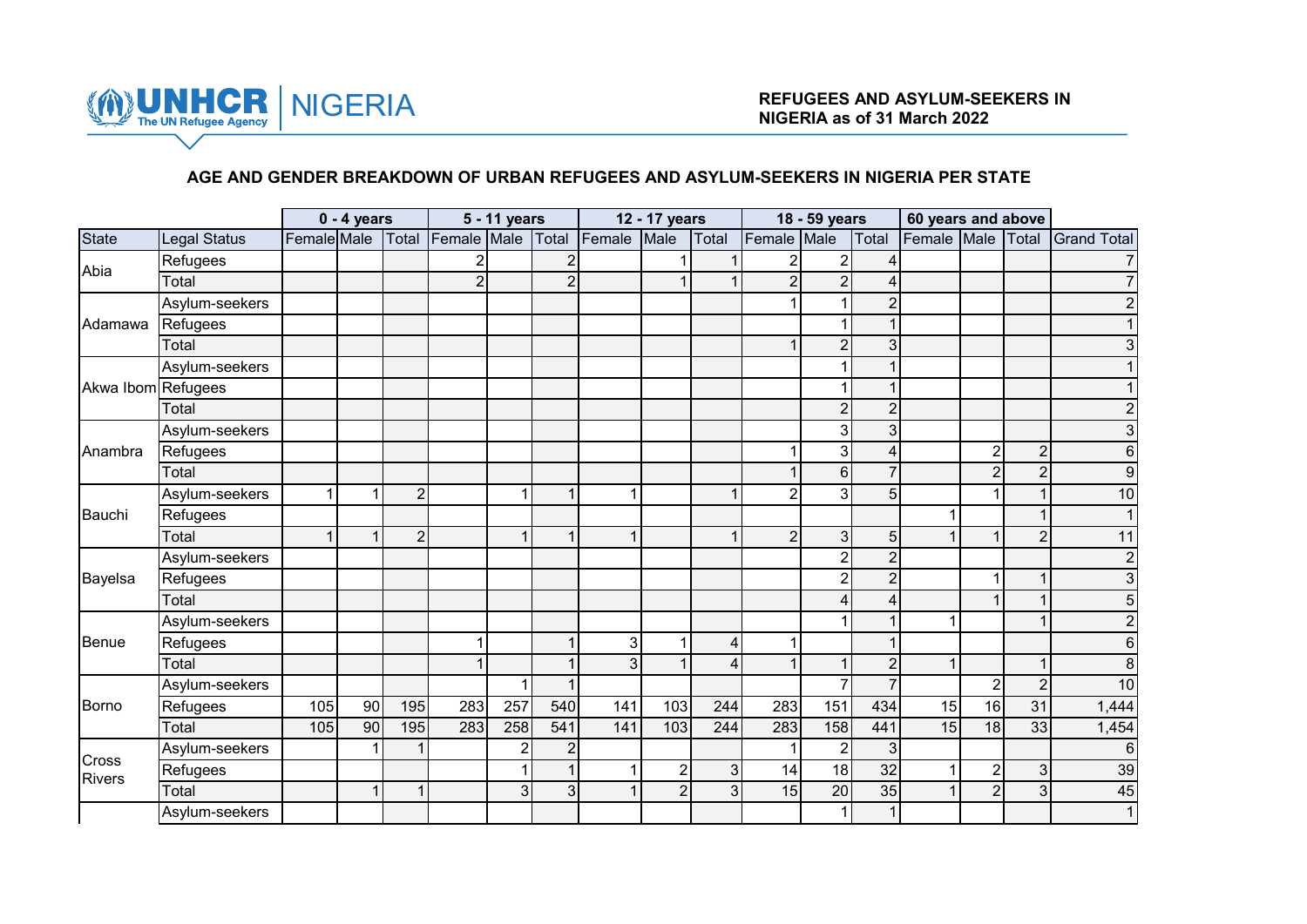|            |                     |                | $0 - 4$ years  |                 |                  | 5 - 11 years     |                 |                | 12 - 17 years   |                 |                         | 18 - 59 years    |                         | 60 years and above |                 |                 |                    |
|------------|---------------------|----------------|----------------|-----------------|------------------|------------------|-----------------|----------------|-----------------|-----------------|-------------------------|------------------|-------------------------|--------------------|-----------------|-----------------|--------------------|
| State      | <b>Legal Status</b> | Female Male    |                | Total           | Female Male      |                  | Total           | Female         | Male            | Total           | Female Male             |                  | Total                   | Female Male        |                 | Total           | <b>Grand Total</b> |
| Delta      | Refugees            |                |                |                 |                  |                  |                 |                |                 |                 |                         | $\overline{c}$   | $\overline{c}$          |                    |                 |                 | 3                  |
|            | Total               |                |                |                 |                  |                  |                 |                |                 |                 |                         | $\overline{3}$   | 3                       |                    |                 | 1               | 4                  |
|            | Asylum-seekers      |                |                |                 |                  |                  |                 |                |                 |                 |                         | 1                |                         |                    |                 |                 |                    |
| Ebonyi     | Refugees            |                |                |                 |                  |                  |                 |                |                 |                 |                         | $\overline{2}$   | $\overline{2}$          |                    |                 |                 |                    |
|            | Total               |                |                |                 |                  |                  |                 |                |                 |                 |                         | 3                | $\mathbf{3}$            |                    |                 |                 | 3                  |
|            | Asylum-seekers      |                | $\overline{c}$ | $\mathbf{2}$    | $\overline{2}$   | 4                | $6 \mid$        | $\overline{2}$ |                 | $\overline{2}$  | 8                       | 10               | 18                      |                    | 1               | $\mathbf{1}$    | 29                 |
| Edo        | Refugees            |                | 1              | $\overline{2}$  | $\mathbf{1}$     | 1                | $\overline{2}$  |                |                 |                 | $\overline{15}$         | $\overline{26}$  | 41                      | $\overline{c}$     | 5               | $\overline{7}$  | 52                 |
|            | Total               |                | 3              | 4               | $\mathbf{3}$     | 5                | 8 <sup>1</sup>  | $\overline{2}$ |                 | $\overline{2}$  | 23                      | 36               | 59                      | $\overline{2}$     | 6               | 8               | 81                 |
| Ekiti      | Asylum-seekers      |                |                |                 |                  |                  |                 |                |                 |                 |                         |                  |                         |                    |                 |                 |                    |
|            | Total               |                |                |                 |                  |                  |                 |                |                 |                 |                         | 1                |                         |                    |                 |                 |                    |
| Enugu      | Refugees            |                |                |                 | $\boldsymbol{2}$ | 5                | $\overline{7}$  | $\overline{2}$ | 1               | 3 <sup>1</sup>  | 6                       | 9                | 15                      |                    |                 |                 | 25                 |
|            | Total               |                |                |                 | $\overline{2}$   | 5                | $\overline{7}$  | $\overline{2}$ | $\overline{1}$  | $\mathbf{3}$    | $6\phantom{1}$          | $\overline{9}$   | 15                      |                    |                 |                 | $\overline{25}$    |
| Federal    | Asylum-seekers      | 4              | 5              | $9\,$           | $\overline{9}$   | $\overline{14}$  | $\overline{23}$ | $6\phantom{1}$ | 10              | 16              | 61                      | $\overline{218}$ | 279                     | $\overline{c}$     | 5               | $\overline{7}$  | 334                |
| Capital    | Refugees            | 3              | 8              | 11              | 22               | 25               | 47              | 13             | $\overline{7}$  | 20              | 83                      | 200              | 283                     | 5                  | 13              | 18              | 379                |
| Territory  | Total               |                | 13             | 20              | 31               | 39               | $\overline{70}$ | 19             | $\overline{17}$ | 36              | 144                     | 418              | 562                     | $\overline{7}$     | $\overline{18}$ | $\overline{25}$ | $\overline{713}$   |
|            | Asylum-seekers      |                |                |                 |                  |                  |                 |                |                 |                 |                         | $\overline{7}$   | $\overline{7}$          |                    |                 |                 | $\overline{7}$     |
| <b>Imo</b> | Refugees            |                | 1              | $\mathbf{1}$    |                  |                  |                 |                |                 |                 | 3                       | 4                | $\overline{7}$          |                    |                 |                 | 8                  |
|            | Total               |                |                | $\mathbf{1}$    |                  |                  |                 |                |                 |                 | 3                       | 11               | 14                      |                    |                 |                 | 15                 |
| Jigawa     | Refugees            |                |                |                 | $\overline{2}$   | 1                | 3               |                | $\overline{2}$  | 3               |                         | 3                | $\overline{\mathbf{4}}$ |                    | 1               | 1               | 11                 |
|            | Total               |                |                |                 | $\overline{2}$   | $\mathbf{1}$     | 3 <sup>1</sup>  |                | $\overline{2}$  | 3 <sup>1</sup>  | $\mathbf{1}$            | $\overline{3}$   | 4                       |                    |                 | 1               | 11                 |
|            | Asylum-seekers      | 3              | 1              | 4               |                  |                  |                 |                |                 |                 | $\overline{3}$          | $\overline{9}$   | $\overline{12}$         |                    |                 |                 | 16                 |
| Kaduna     | Refugees            | $\overline{2}$ |                | $\overline{2}$  | 6                | $\boldsymbol{2}$ | 8 <sup>1</sup>  | $\overline{2}$ |                 | $\overline{2}$  | $\bf 8$                 | 16               | 24                      |                    |                 |                 | 36                 |
|            | Total               | 5 <sup>1</sup> | $\mathbf{1}$   | $6\phantom{a}$  | $\,$ 6 $\,$      | $\overline{2}$   | 8 <sup>1</sup>  | $\overline{2}$ |                 | $\overline{2}$  | $\overline{11}$         | $\overline{25}$  | $\overline{36}$         |                    |                 |                 | 52                 |
|            | Asylum-seekers      | $6 \,$         | $\overline{7}$ | $\overline{13}$ | $\bf 8$          | $\overline{17}$  | $\overline{25}$ | 11             | 13              | $\overline{24}$ | 69                      | $\overline{76}$  | 145                     | $\mathbf{3}$       | 3               | $\,6\,$         | 213                |
| Kano       | Refugees            | 17             | 18             | 35              | 48               | 45               | 93              | 33             | 40              | 73              | 182                     | 121              | 303                     | $\overline{21}$    | 5               | 26              | 530                |
|            | Total               | 23             | 25             | 48              | 56               | 62               | 118             | 44             | 53              | $\overline{97}$ | 251                     | 197              | 448                     | $\overline{24}$    | 8               | 32              | 743                |
|            | Asylum-seekers      |                |                | 1               |                  | 1                |                 |                |                 | $\mathbf{1}$    | $\overline{\mathbf{c}}$ | $\boldsymbol{2}$ | 4                       |                    |                 |                 | $\overline{7}$     |
| Katsina    | Refugees            |                |                |                 |                  |                  |                 |                | $\overline{2}$  | $\overline{2}$  | $\overline{2}$          | $\overline{2}$   | 4                       |                    |                 |                 | 6                  |
|            | Total               |                |                | 1               |                  | $\mathbf{1}$     |                 |                | $\overline{2}$  | $\overline{3}$  | $\overline{\mathbf{4}}$ | 4                | 8                       |                    |                 |                 | 13                 |
|            | Asylum-seekers      |                | 1              | $\overline{1}$  |                  |                  |                 |                |                 |                 | 1                       | 1                | $\overline{2}$          |                    |                 |                 | 3                  |
| Kogi       | Refugees            |                |                |                 |                  |                  |                 |                |                 |                 |                         | 4                | $\overline{\mathbf{4}}$ |                    |                 |                 | 4                  |
|            | Total               |                | $\mathbf{1}$   | $\mathbf{1}$    |                  |                  |                 |                |                 |                 | $\mathbf{1}$            | $\overline{5}$   | $6\phantom{a}$          |                    |                 |                 | $\overline{7}$     |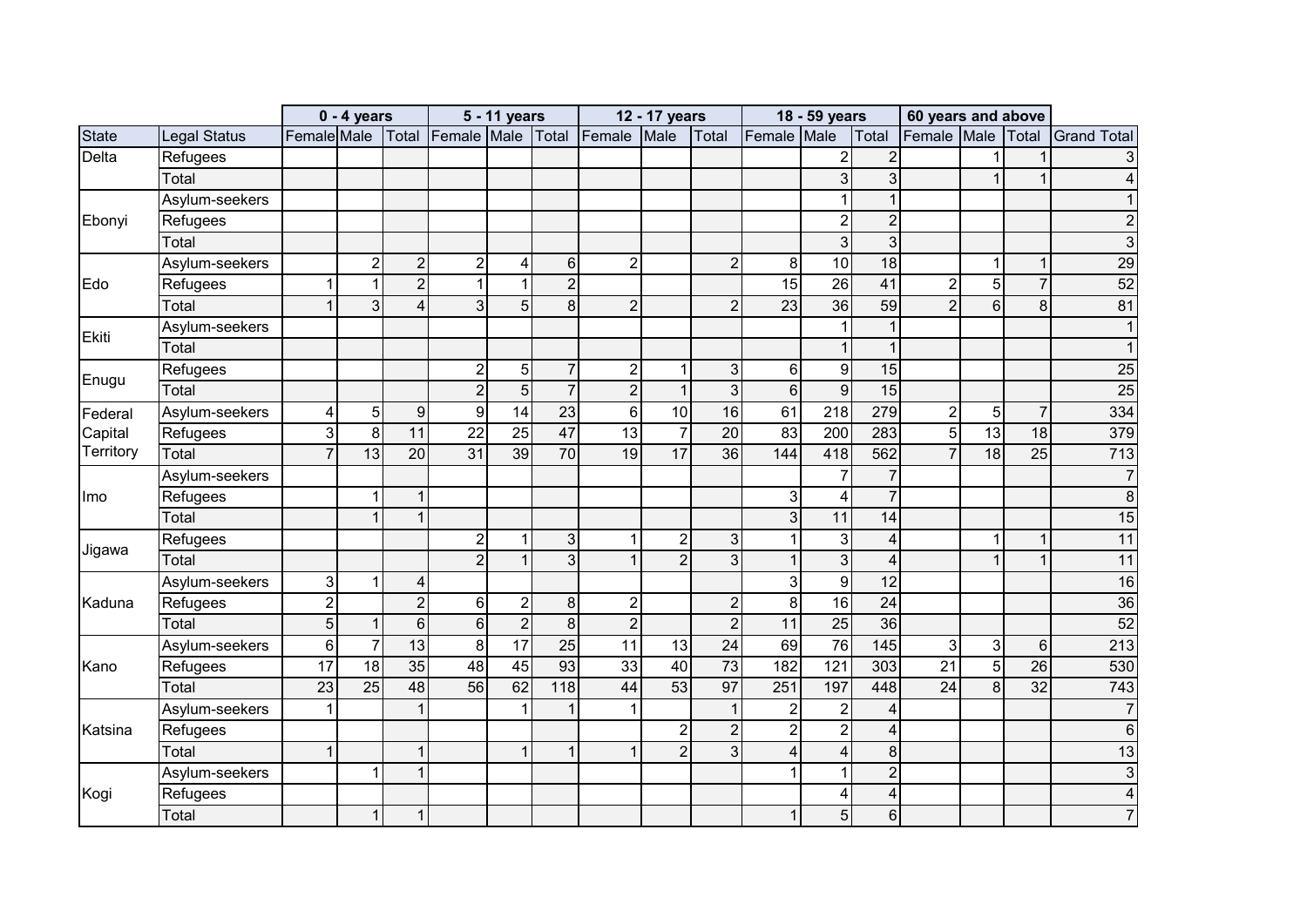|               |                     |                | $0 - 4$ years   |                |                   | 5 - 11 years            |                  |                | 12 - 17 years  |                 |                         | 18 - 59 years           |                         | 60 years and above |                 |                |                    |
|---------------|---------------------|----------------|-----------------|----------------|-------------------|-------------------------|------------------|----------------|----------------|-----------------|-------------------------|-------------------------|-------------------------|--------------------|-----------------|----------------|--------------------|
| <b>State</b>  | <b>Legal Status</b> | Female Male    |                 |                | Total Female Male |                         | Total            | Female         | Male           | Total           | Female Male             |                         | Total                   | Female Male Total  |                 |                | <b>Grand Total</b> |
|               | Asylum-seekers      |                |                 |                |                   |                         |                  |                |                |                 |                         |                         | $\overline{2}$          |                    |                 |                |                    |
| Kwara         | Refugees            |                |                 |                | $\boldsymbol{2}$  | $\mathbf{1}$            | 3                | 4              | 1              | 5 <sup>1</sup>  | 3                       | 9                       | $\overline{12}$         |                    |                 |                | $\overline{20}$    |
|               | Total               |                |                 |                | $\overline{2}$    | $\mathbf{1}$            | $\mathbf{3}$     | 4              | $\overline{1}$ | $\overline{5}$  | $\overline{4}$          | 10                      | $\overline{14}$         |                    |                 |                | $\overline{22}$    |
|               | Asylum-seekers      | $\overline{7}$ | 11              | 18             | $\overline{17}$   | 23                      | 40               | 9              | 12             | $\overline{21}$ | 110                     | 356                     | 466                     | $\boldsymbol{2}$   | 17              | 19             | 564                |
| Lagos         | Refugees            | 19             | $\overline{25}$ | 44             | $\overline{73}$   | $\overline{74}$         | 147              | 66             | 68             | 134             | 442                     | 823                     | ,265                    | $\overline{7}$     | 54              | 61             | 1,651              |
|               | Total               | 26             | 36              | 62             | 90                | $\overline{97}$         | 187              | 75             | 80             | 155             | 552                     | 1,179                   | 1,731                   | 9                  | $\overline{71}$ | 80             | 2,215              |
|               | Asylum-seekers      |                |                 |                |                   |                         |                  |                |                |                 | $\overline{2}$          | $\overline{2}$          | 4                       |                    |                 |                | 4                  |
| Nasarawa      | Refugees            |                |                 | 1              |                   |                         |                  |                |                |                 | $\overline{2}$          | 8                       | 10                      |                    | 1               | 1              | 12                 |
|               | Total               | 1              |                 | $\mathbf{1}$   |                   |                         |                  |                |                |                 | $\overline{\mathbf{4}}$ | $\overline{10}$         | 14                      |                    |                 | $\mathbf 1$    | 16                 |
|               | Asylum-seekers      |                |                 |                |                   |                         |                  |                |                |                 | 1                       | $\overline{\mathbf{4}}$ | $\overline{5}$          |                    |                 |                | 5                  |
| Niger         | Refugees            |                |                 | 1              |                   |                         |                  |                |                |                 |                         |                         |                         |                    |                 |                | $\overline{2}$     |
|               | Total               |                |                 | $\mathbf{1}$   |                   |                         |                  |                |                |                 | $\overline{2}$          | $\overline{\mathbf{4}}$ | $6 \overline{6}$        |                    |                 |                | $\overline{7}$     |
|               | Asylum-seekers      | $\overline{2}$ | $\overline{c}$  | $\overline{4}$ | $\overline{5}$    | 5                       | 10               | 3              | 3              | $6 \mid$        | 10                      | 9                       | 19                      |                    |                 |                | 39                 |
| Ogun          | Refugees            |                | 3               | $\overline{4}$ | $\overline{7}$    | $6\phantom{1}$          | 13               | $\overline{7}$ | $6\phantom{1}$ | 13              | $\overline{51}$         | $\overline{77}$         | 128                     |                    | 8               | $\, 8$         | 166                |
|               | Total               | 3              | 5               | $\overline{8}$ | $\overline{12}$   | 11                      | $\overline{23}$  | 10             | 9              | 19              | 61                      | 86                      | 147                     |                    | 8               | 8              | 205                |
|               | Asylum-seekers      |                |                 |                |                   |                         |                  |                |                |                 |                         | 1                       | 1                       |                    |                 |                | $\mathbf{1}$       |
| Ondo          | Refugees            |                |                 |                |                   |                         |                  |                |                |                 | $\overline{2}$          | $\mathbf{1}$            | 3                       |                    |                 |                | 3                  |
|               | Total               |                |                 |                |                   |                         |                  |                |                |                 | $\overline{2}$          | $\overline{2}$          | $\overline{4}$          |                    |                 |                | 4                  |
|               | Asylum-seekers      |                |                 |                |                   |                         |                  |                |                |                 | 1                       |                         |                         |                    |                 |                |                    |
| Osun          | Refugees            |                |                 |                | 1                 |                         |                  | $\overline{2}$ |                | $\overline{2}$  | 4                       | 4                       | 8                       |                    |                 |                | 11                 |
|               | Total               |                |                 |                | $\mathbf{1}$      |                         |                  | $\overline{2}$ |                | $\overline{2}$  | $\overline{5}$          | $\overline{\mathbf{4}}$ | $\boldsymbol{9}$        |                    |                 |                | 12                 |
|               | Asylum-seekers      |                |                 |                | $\mathbf{1}$      |                         |                  |                |                |                 | $\overline{\mathbf{4}}$ | 10                      | $\overline{14}$         |                    |                 |                | 15                 |
| Oyo           | Refugees            | 3              | $\overline{c}$  | 5 <sup>1</sup> | $\mathbf{1}$      | 4                       | 5                |                | $\overline{2}$ | 3 <sup>1</sup>  | $\overline{11}$         | $\overline{34}$         | 45                      |                    | 3               | 3              | 61                 |
|               | Total               | 3              | $\overline{2}$  | 5 <sup>1</sup> | $\overline{2}$    | $\overline{4}$          | $6 \overline{6}$ |                | $\overline{2}$ | $\overline{3}$  | 15                      | 44                      | 59                      |                    | 3               | 3              | 76                 |
|               | Asylum-seekers      |                |                 |                |                   |                         |                  |                |                |                 |                         | $\overline{c}$          | $\overline{c}$          |                    |                 |                | $\overline{2}$     |
| Plateau       | Refugees            |                | $\overline{c}$  | 3 <sup>1</sup> | $\mathbf{1}$      | 4                       | 5                |                |                | $\mathbf{1}$    | $\,6\,$                 | $\overline{14}$         | $\overline{20}$         |                    | 1               | $\mathbf{1}$   | 30                 |
|               | Total               |                | $\overline{2}$  | 3 <sup>1</sup> | $\mathbf{1}$      | $\overline{\mathbf{4}}$ | 5                |                |                | $\mathbf{1}$    | $6\phantom{1}$          | 16                      | $\overline{22}$         |                    | 4               | 1              | 32                 |
|               | Asylum-seekers      |                |                 |                |                   |                         |                  |                |                |                 | $\mathbf 1$             | $\overline{21}$         | $\overline{22}$         |                    |                 | 1              | $\overline{24}$    |
| <b>Rivers</b> | Refugees            |                |                 |                | 1                 |                         |                  |                | $\overline{c}$ | $\overline{2}$  | $\overline{1}$          | 8                       | 9                       |                    |                 | $\mathbf{1}$   | 13                 |
|               | Total               |                |                 |                | $\mathbf{1}$      | $\mathbf 1$             | 2                |                | $\overline{2}$ | $\overline{2}$  | $\overline{2}$          | $\overline{29}$         | 31                      |                    | $\overline{2}$  | $\overline{2}$ | 37                 |
|               | Asylum-seekers      |                |                 |                |                   |                         |                  |                |                |                 |                         | 1                       | $\mathbf{1}$            |                    |                 |                | $\mathbf{1}$       |
| Sokoto        | Refugees            |                |                 |                |                   |                         |                  |                |                |                 |                         | 4                       | $\overline{\mathbf{4}}$ |                    |                 |                | 4                  |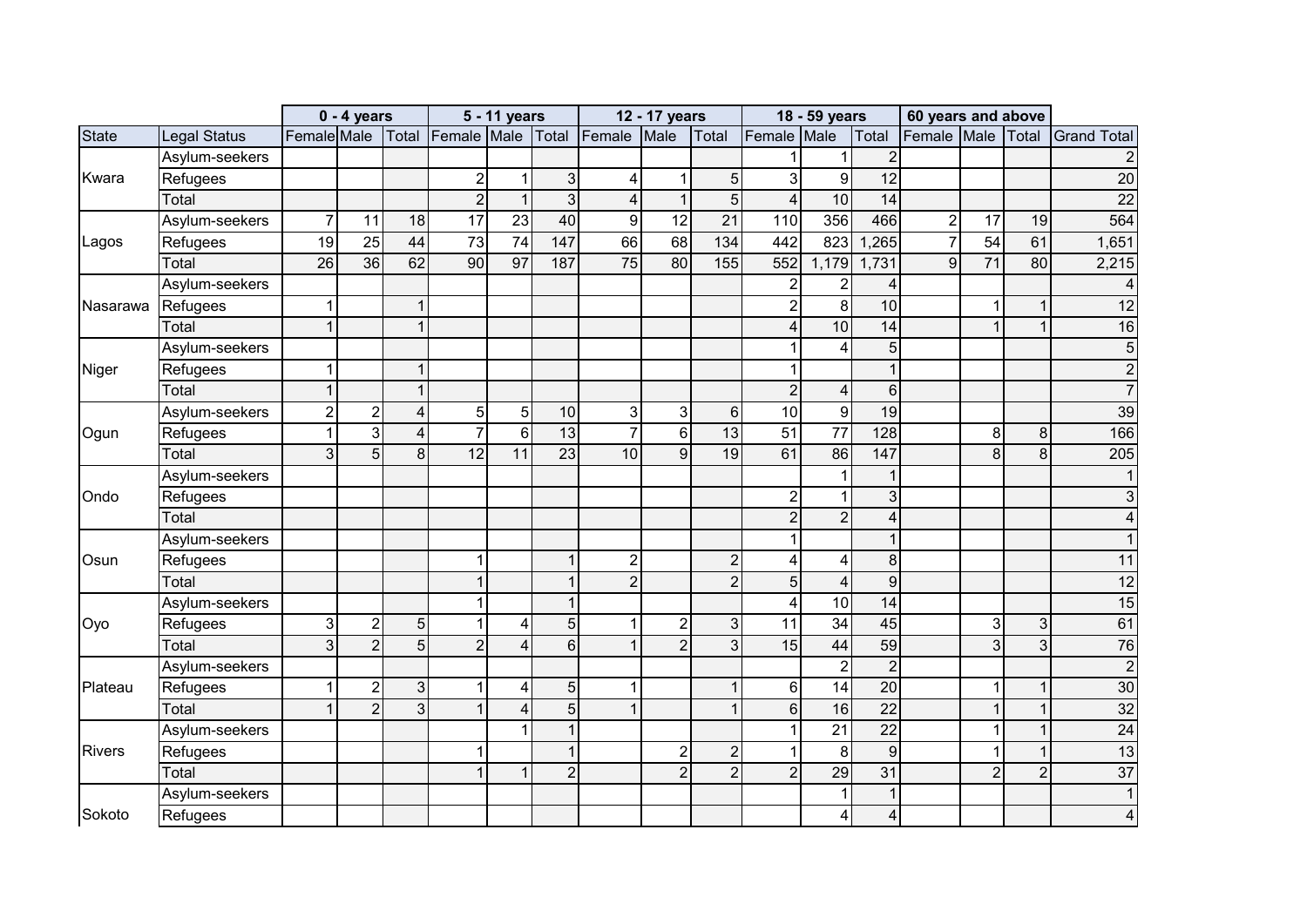|              |                             |                 | $0 - 4$ years |       |                    | 5 - 11 years |       |        | 12 - 17 years |       |             | 18 - 59 years   |                 | 60 years and above |                  |     |                    |
|--------------|-----------------------------|-----------------|---------------|-------|--------------------|--------------|-------|--------|---------------|-------|-------------|-----------------|-----------------|--------------------|------------------|-----|--------------------|
| <b>State</b> | Legal Status                | Female Male     |               | Total | <b>Female Male</b> |              | Total | Female | Male          | Total | Female Male |                 | Total           | Female Male Total  |                  |     | <b>Grand Total</b> |
|              | Total                       |                 |               |       |                    |              |       |        |               |       |             |                 |                 |                    |                  |     | $5\overline{)}$    |
| Taraba       | Refugees                    |                 |               |       |                    |              |       |        |               |       |             |                 |                 |                    |                  |     |                    |
|              | Total                       |                 |               |       |                    |              |       |        |               |       |             |                 |                 |                    |                  |     |                    |
|              | Asylum-seekers              |                 |               |       |                    |              |       |        |               |       |             | 10 <sup>1</sup> | 13              |                    |                  |     | 15                 |
| Yobe         | Refugees                    |                 |               |       |                    |              |       |        |               |       |             |                 | 13 <sub>1</sub> |                    |                  |     | 23                 |
|              | Total                       |                 |               |       |                    |              |       |        |               |       |             | 18 <sup>1</sup> | 26              |                    |                  |     | 38                 |
|              | <b>Total Refugees</b>       | 155             | 152           | 307   | 456                | 430          | 886   | 277    | 238           | 515   | 1,130       |                 | $1,563$ 2,693   | 52                 | 114              | 166 | 4,567              |
|              | <b>Total Asylum-seekers</b> | 24 <sub>1</sub> | 31            | 55    | 43                 | <b>70</b>    | 113   | 33     | 38            | 71    | 281         |                 | 763 1,044       |                    | 30 <sup>1</sup>  | 38  | 1,321              |
|              | <b>Grand Total</b>          | 179             | 183           | 362   | 499                | 500          | 999   | 310    | 276           | 586   | 1,411       |                 | 2,326 3,737     | 60                 | 144 <sub>1</sub> | 204 | 5,888              |

**Note: Only Refugees and Asylum-seekers with updated address are shown in the table, addresses still undergoing cleaning.**

**Updated: 31 March 2022; Source: UNHCR; For Feedback or enquiry: nigabim@unhcr.org**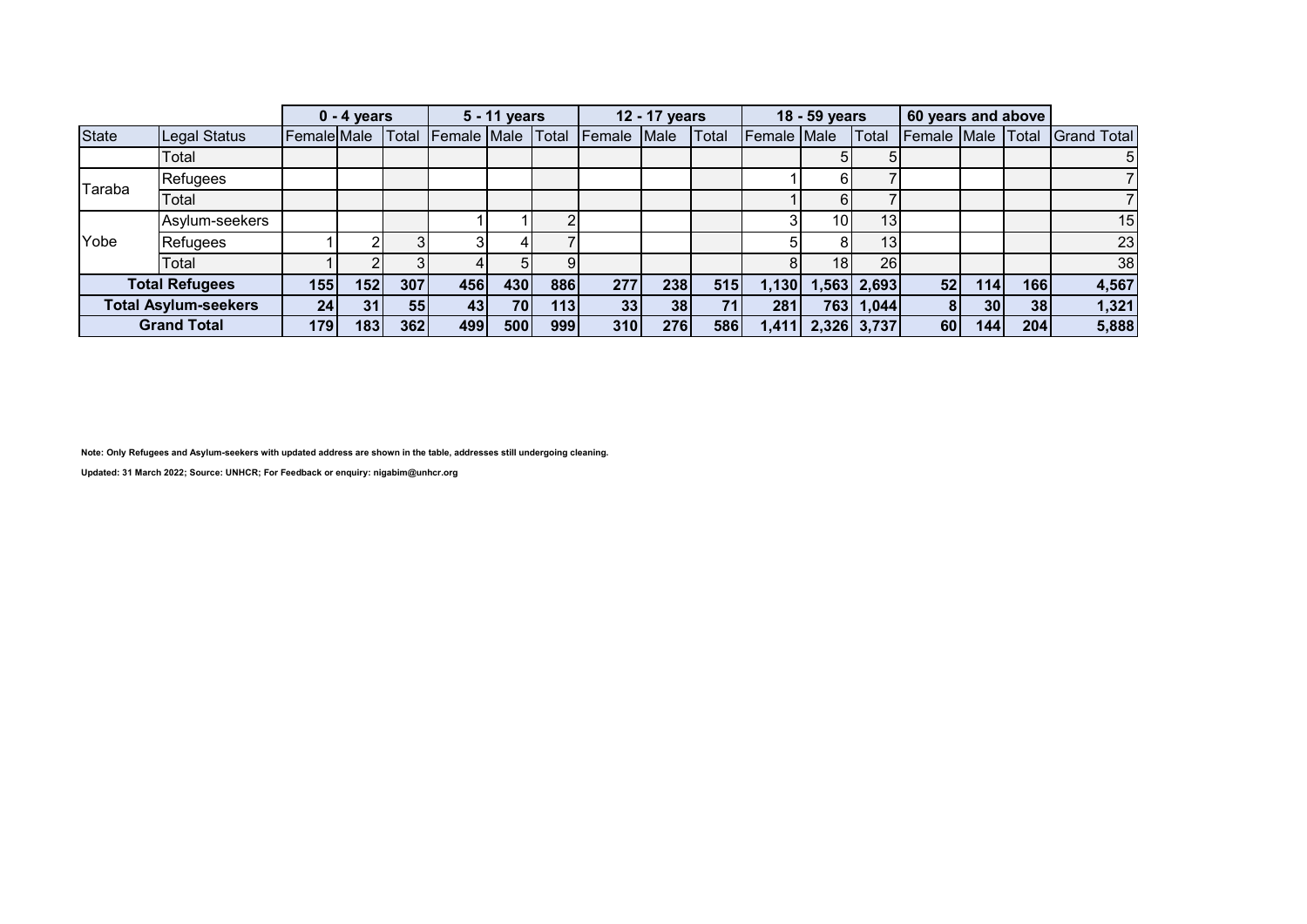

# **NIGERIA as of 31 March 2022**

#### **AGE AND GENDER BREAKDOWN OF CAMEROONIAN REFUGEES IN NIGERIA**

|              |                   |                | $0 - 4$ years  |                 |                 | 5 - 11 years        |                 |                 | 12 - 17 years  |                 |                 | 18 - 59 years             |                           |                           | 60 years and above |                |                    |
|--------------|-------------------|----------------|----------------|-----------------|-----------------|---------------------|-----------------|-----------------|----------------|-----------------|-----------------|---------------------------|---------------------------|---------------------------|--------------------|----------------|--------------------|
| <b>State</b> | <b>LGA</b>        | Female         | Male           | Total           | Female          | Male                | Total           | Female          | Male           | Total           | Female          | Male                      | Total                     | Female                    | Male               | Total          | <b>Grand Total</b> |
|              | Aba North         |                |                |                 |                 |                     |                 |                 |                |                 |                 | $\sqrt{2}$                | $\sqrt{2}$                |                           |                    |                | $\sqrt{2}$         |
|              | Isuikwuato        |                |                |                 |                 |                     |                 |                 |                |                 |                 | $\overline{2}$            | $\overline{3}$            |                           | 1                  |                | $\overline{4}$     |
| Abia         | Obi Ngwa          |                | -1             |                 |                 |                     |                 |                 |                |                 |                 |                           | $\mathbf{1}$              |                           |                    |                | 2                  |
|              | Umu-Nneochi       |                | $\mathbf{1}$   |                 |                 |                     |                 |                 |                |                 |                 | $\mathbf 1$               | $\overline{2}$            |                           |                    |                | 3                  |
|              | Total             |                | 2              | $\overline{2}$  |                 |                     |                 |                 |                |                 | 3               | $5\phantom{.0}$           | 8                         |                           | -1                 |                | 11                 |
|              | Abak              |                |                |                 |                 |                     |                 |                 |                |                 |                 | $\mathbf{1}$              | $\overline{1}$            |                           |                    |                |                    |
|              | Eket              | $\overline{a}$ | $\mathbf{3}$   | 5 <sub>5</sub>  | 5               | 10                  | 15              | $\mathbf{3}$    | $\overline{4}$ | $\overline{7}$  | 50              | 50                        | 100                       | $\overline{\mathbf{4}}$   | 6                  | 10             | 137                |
|              | Esit - Eket       | 15             | 13             | 28              | 20              | 26                  | 46              | 23              | 15             | 38              | 165             | 75                        | 240                       | 24                        | 14                 | 38             | 390                |
|              | Essien Udim       |                |                |                 |                 |                     |                 |                 |                |                 | $\overline{2}$  | $\mathbf 1$               | $\mathbf{3}$              |                           |                    |                | $\mathbf{3}$       |
|              | Etim Ekpo         |                |                |                 |                 | 3 <sup>1</sup>      | $\overline{4}$  | $\mathbf{1}$    |                |                 | $\overline{2}$  |                           | $\overline{2}$            |                           |                    |                | $\overline{7}$     |
|              | Ibesikpo Asutan   |                | $\overline{1}$ |                 |                 |                     |                 |                 |                |                 | 4               | $\overline{4}$            | $\,8\,$                   |                           | 1                  |                | 10                 |
|              | Ibiono Ibom       |                |                |                 | $\overline{c}$  |                     | $\overline{2}$  |                 |                |                 | $\mathbf{g}$    | $\mathsf 3$               | 12                        |                           |                    |                | 15                 |
|              | Ikot Abasi        |                |                | $\overline{2}$  |                 | 2                   | $\mathbf{3}$    | $\overline{1}$  | -1             | $\overline{2}$  | $5\overline{)}$ | $\mathbf{1}$              | $6\phantom{1}$            | -1                        |                    | $\overline{2}$ | 15                 |
| Akwa Ibom    | Itu               | $\overline{7}$ | 4              | 11              | 14              | $\overline{6}$      | 20              | 11              | 5              | 16              | 44              | $\overline{27}$           | 71                        | $\overline{2}$            | $\overline{3}$     | 5              | 123                |
|              | Mbo               |                | $\mathbf{3}$   | 4               | $5\overline{)}$ | $\vert$ 1           | $6\phantom{1}6$ | $\overline{7}$  | $\overline{7}$ | 14              | 13              | $\,6\,$                   | 19                        |                           |                    |                | 43                 |
|              | <b>Mkpat Enin</b> | $\overline{2}$ | $\overline{2}$ | 4               |                 | $\overline{2}$      | $\mathbf{3}$    | $\overline{1}$  | $\mathbf{3}$   | $\overline{4}$  | 20              | 27                        | 47                        | 5                         |                    | 6              | 64                 |
|              | <b>Nsit Ubium</b> |                |                | $\overline{2}$  | 1               | $\overline{\omega}$ | $\overline{4}$  | $\overline{2}$  | $\mathbf{1}$   | 3               | 13              | 12                        | 25                        |                           | Δ                  | $\overline{4}$ | 38                 |
|              | Oron              | 16             | 21             | 37              | 38              | 49                  | 87              | 30              | 37             | 67              | 173             | 129                       | 302                       | 5                         |                    | 9              | 502                |
|              | Oruk Anam         |                |                |                 |                 |                     |                 |                 |                |                 |                 | $\mathbf{1}$              | $\mathbf{1}$              |                           |                    |                | $\overline{1}$     |
|              | Uruan             |                | 2 <sub>l</sub> | 2               | $\overline{2}$  | $\mathbf{1}$        | 3               | -1              | 4              | $5\overline{)}$ | 9               | 15                        | 24                        | 1                         |                    |                | 35                 |
|              | Uyo               | $\overline{9}$ | 11             | $\overline{20}$ | 15              | 19                  | 34              | $5\phantom{.0}$ | 11             | 16              | 81              | 71                        | 152                       | $\ensuremath{\mathsf{3}}$ | 8                  | 11             | 233                |
|              | Total             | 54             | 63             | 117             | 105             | $122$               | 227             | 85              | 88             | 173             | 590             | 423                       | 1,013                     | 45                        | 42                 | 87             | 1,617              |
|              | Awka North        |                |                |                 |                 | $\mathbf{1}$        | $\overline{2}$  |                 |                |                 |                 | $\sqrt{2}$                | $\mathbf{2}$              |                           |                    |                | $5\phantom{.0}$    |
|              | Awka South        |                | $\overline{2}$ | 3               | $\overline{2}$  | 2                   | $\overline{4}$  |                 |                |                 |                 | 6                         | $\overline{7}$            |                           |                    |                | 16                 |
|              | Dunukofia         |                |                |                 |                 |                     |                 |                 | 1              |                 |                 |                           | $\mathbf{1}$              |                           |                    |                | $\overline{2}$     |
|              | Ekwusigo          |                |                |                 |                 |                     |                 | -1              |                | $\overline{2}$  | $\overline{2}$  | $\sqrt{2}$                | $\overline{4}$            |                           |                    |                | $\overline{7}$     |
|              | Idemili North     | 1              |                |                 |                 |                     |                 | -1              |                | 2 <sub>l</sub>  | $\mathbf{3}$    | $\overline{\mathbf{4}}$   | $\overline{7}$            |                           |                    |                | 10                 |
|              | Idemili South     |                |                |                 |                 |                     |                 |                 |                |                 |                 | $\overline{1}$            | $\overline{1}$            |                           |                    |                |                    |
|              | <b>Ihiala</b>     |                |                |                 | 1               |                     |                 | $\overline{2}$  |                | $\overline{2}$  |                 | $\overline{7}$            | 11                        |                           |                    |                | 15                 |
| Anambra      | Njikoka           |                |                |                 |                 |                     |                 |                 |                |                 |                 | $\sqrt{2}$                | $\overline{2}$            |                           |                    |                | $\sqrt{2}$         |
|              | Nnewi North       |                |                |                 |                 |                     |                 |                 |                |                 |                 | $\mathbf{1}$              | $\overline{1}$            |                           |                    |                |                    |
|              | Nnewi South       |                |                |                 |                 |                     |                 |                 |                |                 |                 | $\mathbf{1}$              | $\mathbf{1}$              |                           |                    |                | $\overline{1}$     |
|              | Onitsha North     |                |                |                 |                 |                     |                 |                 |                |                 |                 | $\ensuremath{\mathsf{3}}$ | $\ensuremath{\mathsf{3}}$ |                           | $\overline{2}$     | $\overline{2}$ | 5                  |
|              | Onitsha South     |                |                |                 |                 |                     |                 |                 |                |                 |                 | $\mathbf 2$               | $\overline{2}$            |                           |                    |                | $\overline{2}$     |
|              | Orumba North      |                |                |                 |                 |                     |                 |                 |                |                 |                 | $\mathbf{1}$              | $\mathbf{1}$              |                           |                    |                | $\overline{1}$     |
|              | Oyi               | $\overline{c}$ | $\overline{4}$ | 6               | 3               | $\overline{4}$      | $\overline{7}$  | -1              | $\overline{4}$ | 5               | $10$            | $\overline{12}$           | 22                        |                           |                    |                | 40                 |
|              | Total             | 5              | $\overline{7}$ | 12              | 8               | $\overline{7}$      | 15              | 5 <sub>1</sub>  | 8              | 13              | 21              | 44                        | 65                        |                           | $\mathbf{3}$       | 3              | 108                |
|              | Total             |                |                | $\mathbf{1}$    |                 |                     |                 |                 |                |                 |                 |                           |                           |                           |                    |                | $\overline{1}$     |
|              | Gboko             |                |                |                 |                 |                     |                 |                 |                |                 |                 | $\mathbf{1}$              | $\mathbf{1}$              |                           |                    |                | $\mathbf{1}$       |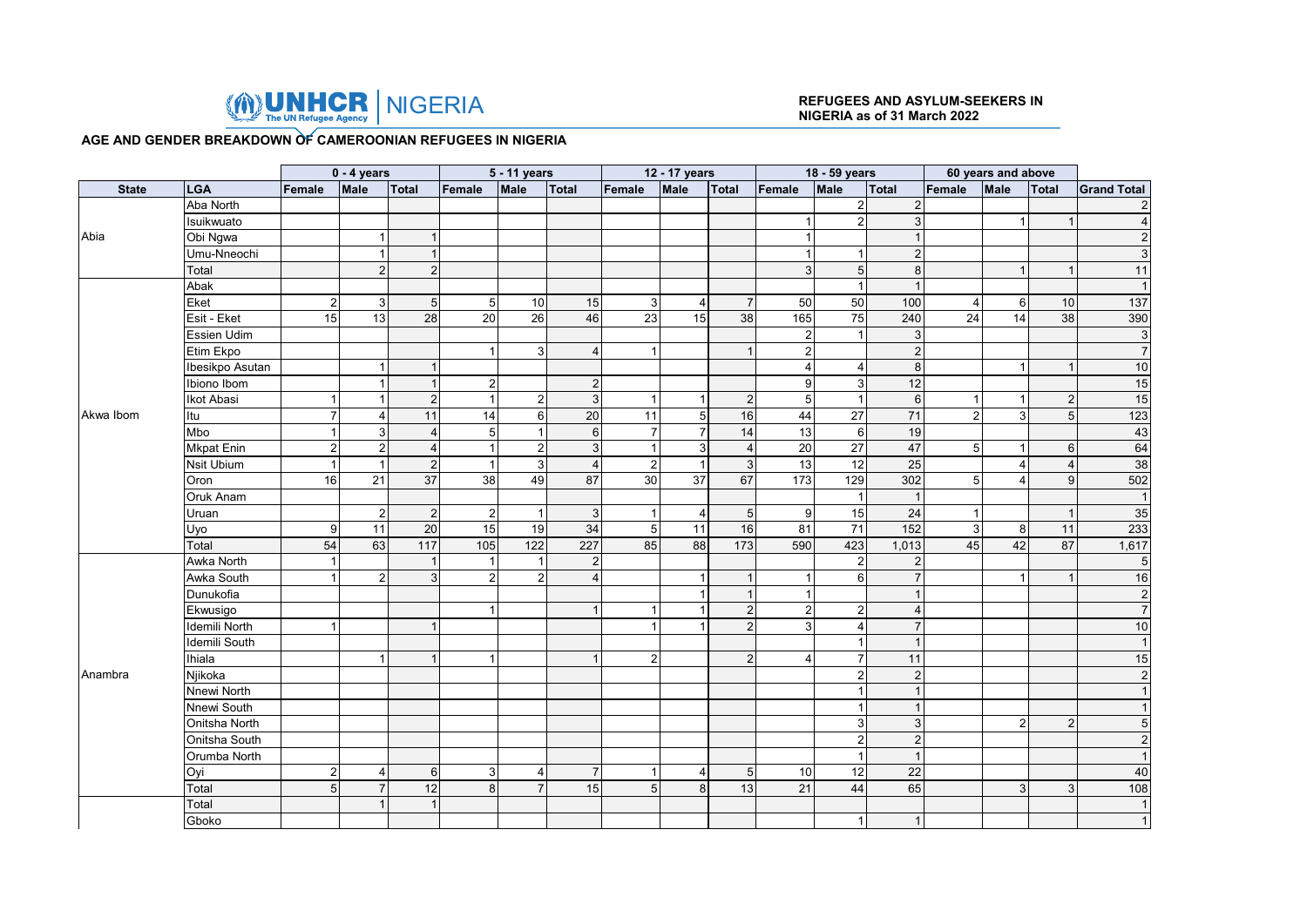|                     |                   |                 | $0 - 4$ years    |                |                | 5 - 11 years     |                 |                | 12 - 17 years  |                 |                | 18 - 59 years    |                           |                  | 60 years and above |                |                    |
|---------------------|-------------------|-----------------|------------------|----------------|----------------|------------------|-----------------|----------------|----------------|-----------------|----------------|------------------|---------------------------|------------------|--------------------|----------------|--------------------|
| <b>State</b>        | <b>LGA</b>        | Female          | Male             | <b>Total</b>   | Female         | Male             | <b>Total</b>    | Female         | Male           | <b>Total</b>    | Female         | <b>Male</b>      | <b>Total</b>              | Female           | Male               | <b>Total</b>   | <b>Grand Total</b> |
| Benue               | Kwande            | 1,015           | 1,017            | 2,032          | 1,733          | 1,775            | 3,508           | 935            | 882            | 1,817           | 2,834          | 1,446            | 4,280                     | 170              | 102                | 272            | 11,909             |
|                     | Makurdi           |                 | $2 \overline{2}$ | 3              |                | $\mathbf{1}$     |                 |                |                |                 | $\overline{2}$ | $\overline{2}$   | 4                         |                  |                    |                | 8                  |
|                     | Total             | 1,016           | 1,020            | 2,036          | 1,733          | 1,776            | 3,509           | 935            | 882            | 1,817           | 2,836          | 1,449            | 4,285                     | 170              | 102                | 272            | 11,919             |
|                     | Biu               |                 |                  |                |                | $\overline{2}$   | 5               | 3              | $\overline{2}$ | 5               | 3              | 1                | 4                         |                  |                    |                | 16                 |
|                     | Damboa            |                 |                  |                |                |                  |                 |                |                |                 |                | $\overline{1}$   | $\mathbf{1}$              |                  |                    |                |                    |
|                     | Dikwa             |                 |                  |                |                | 5 <sub>1</sub>   | 6               | $\mathbf{1}$   | -1             | 2               |                | $\mathbf{1}$     | $\overline{1}$            | $\boldsymbol{2}$ |                    | $\overline{2}$ | 11                 |
| <b>Borno</b>        | Hawul             |                 |                  |                |                | 2 <sup>1</sup>   | 3               | $\overline{2}$ |                | $\mathfrak{p}$  | 4              | $\overline{1}$   | $\sqrt{5}$                |                  |                    |                | 10                 |
|                     | Ngala             |                 |                  |                |                |                  |                 |                |                |                 |                | $\mathbf{1}$     | $\overline{1}$            |                  |                    |                |                    |
|                     | Total             | $\overline{2}$  |                  | $\overline{2}$ | 5              | 9                | 14              | 6              | 3              | 9               | $\overline{7}$ | 5                | 12                        | $\overline{2}$   |                    | $\overline{2}$ | 39                 |
|                     | Abi               |                 |                  |                |                |                  |                 |                |                |                 |                |                  | $\overline{1}$            |                  |                    |                |                    |
|                     | Akamkpa           | 126             | 158              | 284            | 298            | 289              | 587             | 187            | 233            | 420             | 1,608          | 1,247            | 2,855                     | 211              | 138                | 349            | 4,495              |
|                     | Akpabuyo          |                 | -1               | $\overline{2}$ | 1              | $6 \overline{6}$ | $\overline{7}$  | $\overline{4}$ | 3              | $\overline{7}$  | 26             | 31               | 57                        |                  | $\overline{2}$     | $\overline{2}$ | 75                 |
|                     | Bakassi           | $\overline{23}$ | 17               | 40             | 32             | 36               | 68              | 35             | 31             | 66              | 363            | 243              | 606                       | 12               | 5 <sup>1</sup>     | 17             | 797                |
|                     | Bekwarra          |                 | $\mathbf{3}$     | 3              | $\overline{4}$ | $\overline{2}$   | 6               | $\overline{1}$ | $\overline{4}$ | $5\overline{)}$ | $\overline{4}$ | $\overline{4}$   | 8                         |                  |                    |                | 22                 |
|                     | Boki              | 299             | 294              | 593            | 418            | 395              | 813             | 228            | 230            | 458             | 687            | 380              | 1,067                     | 78               | 46                 | 124            | 3,055              |
|                     | Calabar South     | 10              | 19               | 29             | 21             | 8                | 29              | 27             | 18             | 45              | 141            | 154              | 295                       | $\overline{12}$  | 8                  | 20             | 418                |
|                     | Calabar-Municipal | 33              | 38               | 71             | 80             | 88               | 168             | 84             | 53             | 137             | 561            | 534              | 1,095                     | 24               | 16                 | 40             | 1,511              |
|                     | Etung             | 50              | 48               | 98             | 106            | $\frac{1}{22}$   | 225             | 93             | 100            | 193             | 281            | 165              | 446                       | 25               | $\overline{23}$    | 48             | 1,010              |
| <b>Cross Rivers</b> | Ikom              | 67              | 44               | 111            | 127            | 133              | 260             | 106            | 82             | 188             | 355            | 225              | 580                       | 19               | 9                  | 28             | 1,167              |
|                     | Obanliku          | 243             | 269              | 512            | 492            | 442              | 934             | 273            | 189            | 462             | 763            | 398              | 1,161                     | 87               | 49                 | 136            | 3,205              |
|                     | Obubra            | $\mathbf{1}$    |                  | $\mathbf{1}$   | $\mathbf 2$    | $\mathbf{1}$     | 3               |                |                |                 | $\overline{2}$ | $\mathbf{1}$     | 3                         |                  |                    |                | $\overline{7}$     |
|                     | Obudu             | 43              | 44               | 87             | 88             | 82               | 170             | 56             | 61             | 117             | 151            | 107              | 258                       | 12               | 9                  | 21             | 653                |
|                     | Odukpani          |                 |                  |                |                | $\overline{1}$   |                 |                |                |                 |                | $\overline{2}$   | 3                         |                  |                    |                | 5                  |
|                     | Ogoja             | 1,647           | 1,623            | 3,270          | 3,333          | 3,220            | 6,553           | 2,116          | 2,056          | 4,172           | 6,828          | 5,353            | 12,181                    | 626              | 345                | 971            | 27,147             |
|                     | Yakurr            |                 |                  | -1             |                |                  |                 | $\mathfrak{p}$ |                | 2               | $\mathbf{3}$   | $6 \,$           | 9                         |                  |                    |                | 12                 |
|                     | Yala              |                 |                  |                |                |                  |                 |                |                |                 |                |                  | $\overline{1}$            |                  |                    |                |                    |
|                     | Total             | 2,544           | 2,559            | 5,103          | 5,002          | 4,822            | 9,824           | 3,212          | 3,060          | 6,272           | 11,776         | 8,850            | 20,626                    | 1,106            | 650                | 1,756          | 43,581             |
|                     | Oshimili North    |                 |                  |                |                |                  |                 |                |                |                 |                |                  | 1                         |                  |                    |                |                    |
| Delta               | Oshimili South    |                 |                  |                |                |                  |                 |                |                |                 |                | $\overline{c}$   | $\sqrt{2}$                |                  |                    |                |                    |
|                     | Total             |                 |                  |                |                |                  |                 |                |                |                 |                | $\mathbf 2$      | $\ensuremath{\mathsf{3}}$ |                  |                    |                |                    |
|                     | Abakaliki         |                 |                  |                |                |                  |                 | 1              |                | $\mathfrak{p}$  |                | $\mathbf{3}$     | $\overline{4}$            |                  |                    |                |                    |
| Ebonyi              | Ikwo              |                 |                  |                |                |                  |                 |                |                |                 |                | $\overline{4}$   | 5                         |                  |                    |                |                    |
|                     | Total             |                 |                  |                |                |                  | $\mathbf{1}$    | $\overline{1}$ |                | $\overline{2}$  | 2 <sub>l</sub> | $\overline{7}$   | 9                         |                  |                    |                | 12                 |
|                     | Esan Central      |                 |                  |                |                |                  |                 |                |                |                 |                |                  |                           | $\mathbf{1}$     |                    |                |                    |
|                     | Oredo             |                 |                  |                |                | 2                | $\overline{2}$  |                |                |                 | $\overline{2}$ |                  | $\overline{c}$            |                  |                    |                | 5                  |
| Edo                 | Ovia North East   |                 |                  |                |                |                  |                 |                |                |                 |                | $\overline{1}$   | $\overline{2}$            |                  |                    |                | $\overline{2}$     |
|                     | Total             |                 |                  |                |                | 2 <sup>1</sup>   | $\overline{2}$  |                |                |                 | $\mathbf{3}$   | $\mathbf{1}$     | $\overline{4}$            | $\mathbf{1}$     |                    |                | 8                  |
|                     | Total             |                 |                  |                |                |                  |                 |                |                |                 |                | $\mathbf{1}$     | $\overline{1}$            |                  |                    |                |                    |
|                     |                   | 3               |                  |                |                | $\mathbf{1}$     | $\overline{2}$  |                |                |                 | 9              | 10               | 19                        | $\overline{2}$   |                    | $\overline{2}$ | 28                 |
|                     | Enugu East        |                 | $\overline{2}$   | 5              |                |                  |                 |                |                |                 |                |                  |                           |                  |                    |                |                    |
|                     | Enugu North       | $\overline{3}$  | $\mathbf{1}$     | 4              | 5              | $\mathbf{1}$     | $6\phantom{1}$  | $\overline{2}$ | $\overline{2}$ |                 | 10             | 12               | 22                        | $\mathbf{1}$     | $\overline{1}$     | $\overline{2}$ | 38                 |
|                     | Enugu South       | 2               |                  | 3              | 4              | $2 \overline{2}$ | $6\phantom{1}6$ | $\overline{2}$ | $\overline{2}$ |                 | 10             | $\boldsymbol{7}$ | 17                        | 1                |                    |                | 31                 |
| Enugu               | Igbo-Eze South    |                 |                  |                |                |                  |                 |                |                |                 |                |                  | $\overline{1}$            |                  |                    |                |                    |
|                     | Nkanu East        |                 |                  |                |                |                  |                 |                |                |                 |                | 1                | $\overline{1}$            |                  |                    |                |                    |
|                     | <b>Nkanu West</b> |                 |                  |                |                |                  |                 |                |                |                 |                | $\mathbf{1}$     | $\mathbf{1}$              |                  |                    |                |                    |